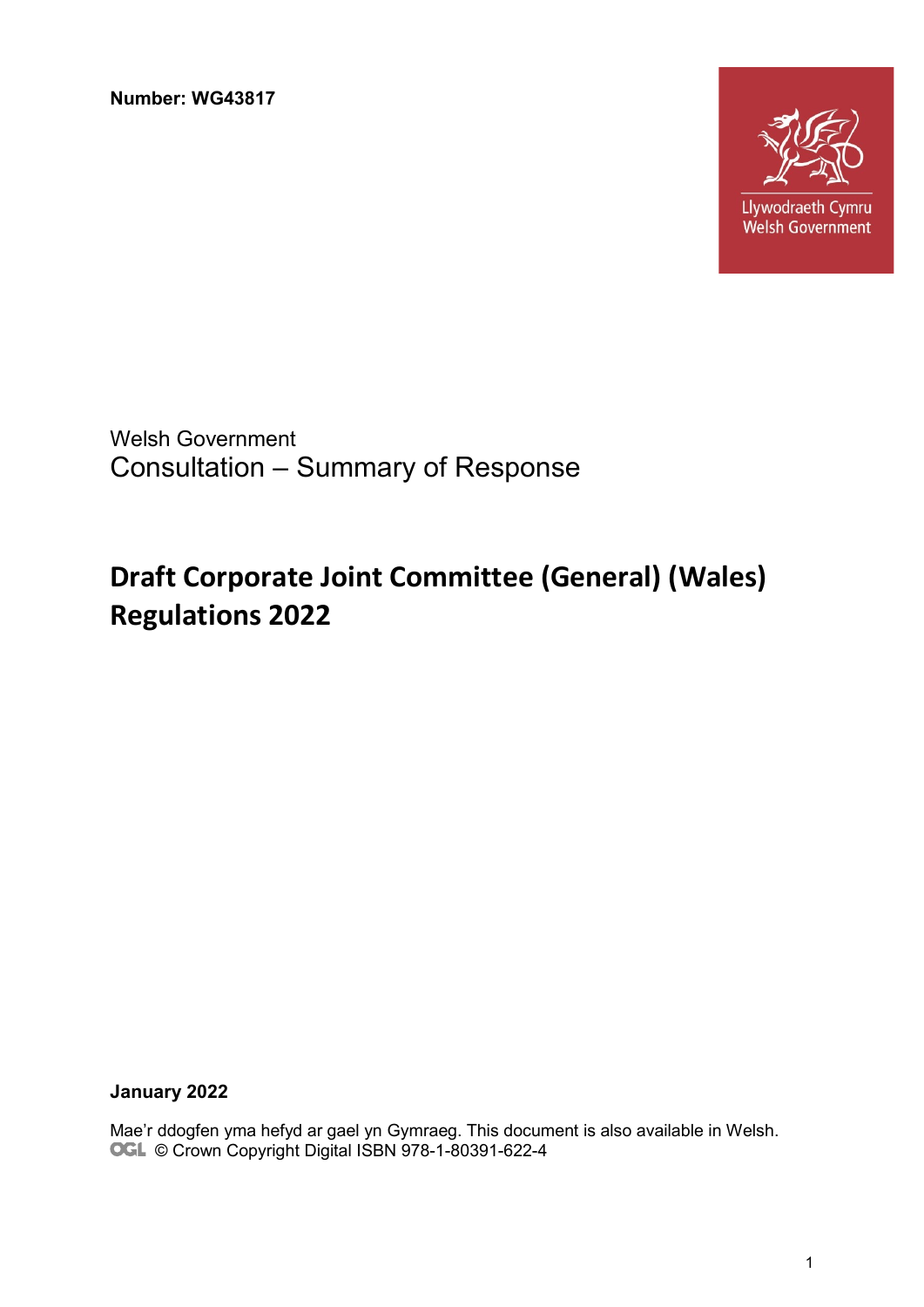#### **Overview**

This document provides a summary of the responses to the consultation on the Draft Corporate Joint Committees (General) (No.2) (Wales) Regulations.

#### **Action Required**

This document is for information only.

#### **Further information and related documents**

Large print, Braille and alternative language versions of this document are available on request.

#### **Contact details**

For further information, please contact:

Local Government Performance & Partnerships Division Local Government Directorate Welsh Government Cathays Park **Cardiff** CF10 3NQ e-mail: [LGPartnerships@gov.wales](mailto:LGPartnerships@gov.wales)

#### **Additional Copies**

This summary of responses and copies of all the consultation documentation are published in electronic form only and can be accessed on the Welsh Government's website.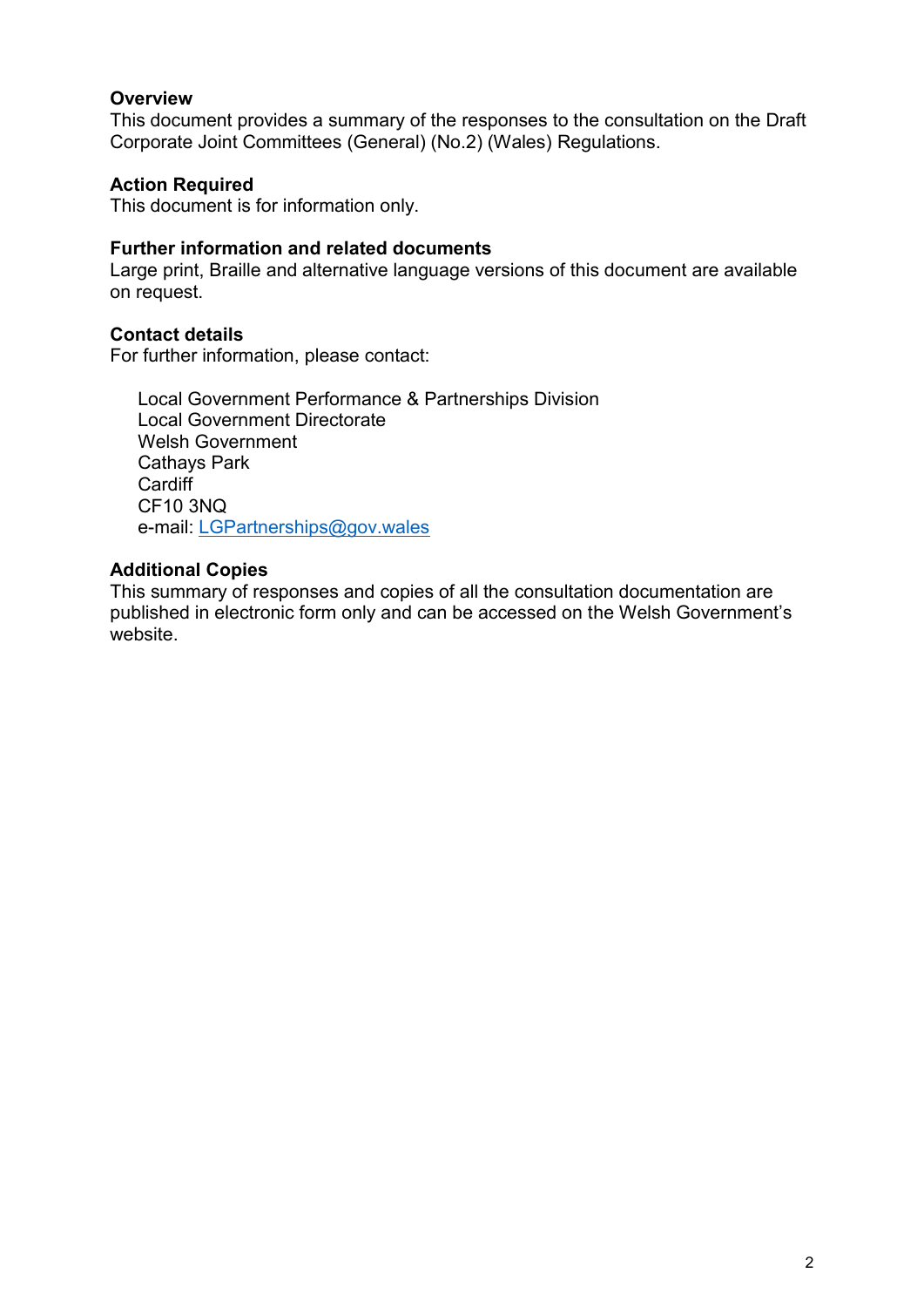## Contents

| SECTION THREE - Welsh Government Response to the Consultation on the Draft |  |
|----------------------------------------------------------------------------|--|
|                                                                            |  |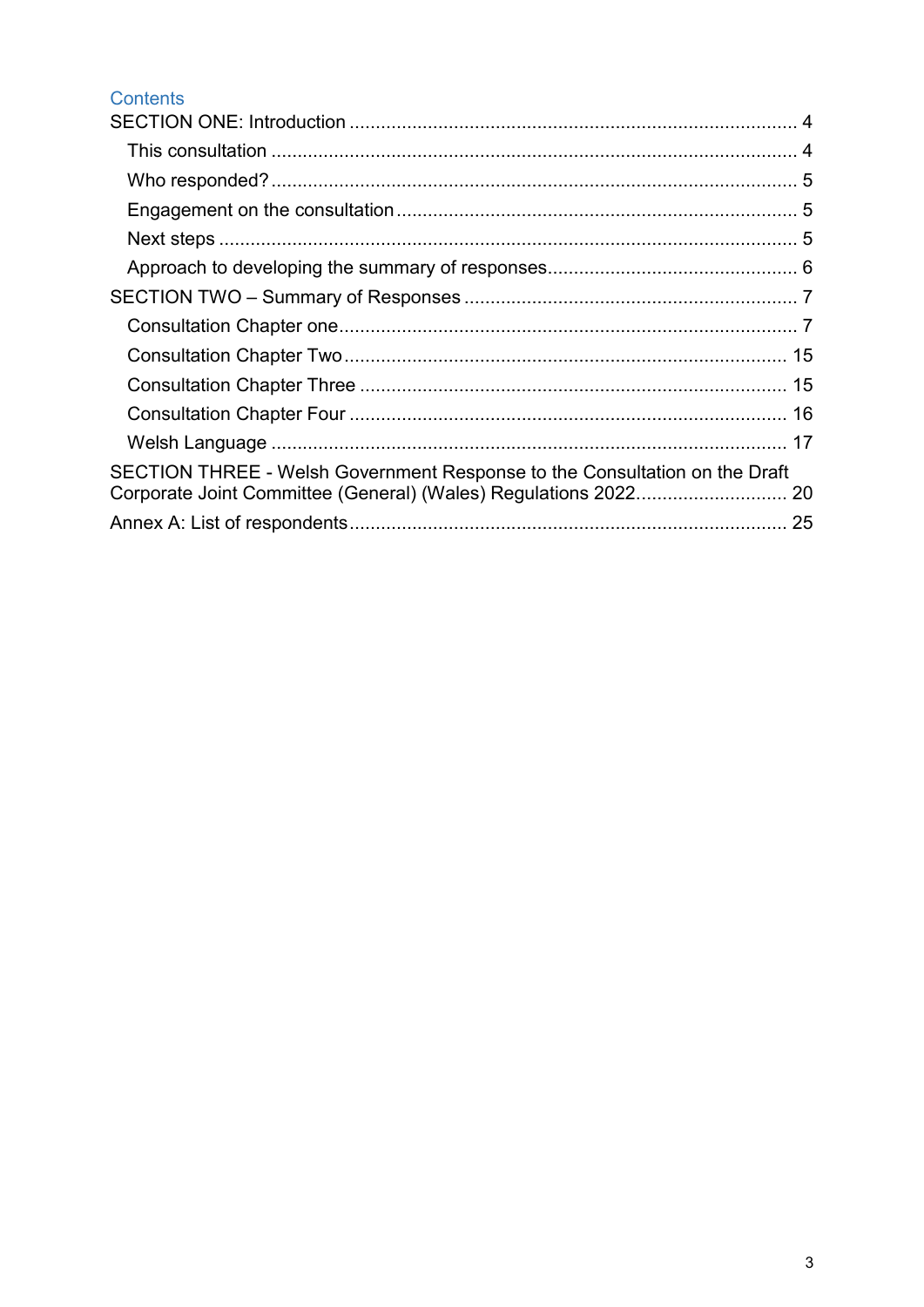# <span id="page-3-0"></span>**SECTION ONE: Introduction**

# <span id="page-3-1"></span>**This consultation**

On 10 November 2021, the Minister for Finance and Local Government ("the Minister") launched a consultation on a third tranche of draft Regulations related to Corporate Joint Committees ("CJCs"), as provided for in the Local Government and Elections (Wales) Act 2021 ("the Act").

The first consultation, which closed on 4 January 2021, was in regard to draft Establishment Regulations which would enable the establishment of four CJCs in Wales. These Establishment Regulations were made on 17 March 2021, alongside a number of statutory instruments, which ensured that from day one CJCs would be subject to the duties which would be expected to apply to public bodies in Wales; and also to ensure appropriate governance and oversight.

A second consultation, which closed on 6 September 2021, continued the process of putting in place the legislative framework which CJCs would operate within, and sought views on the application of specific elements of that framework (the second tranche). The Corporate Joint Committees (General) (No.2) (Wales) Regulations 2021 were made on the 3 December 2021, providing for the regulation of CJCs' meetings and proceedings; the roles of certain 'executive officers' to support the work of the CJC, i.e. the Chief Executive, Monitoring Officer and Chief Financial Officer; and for the functions of the CJC to be discharged by other people, for example its staff or sub-committees; as well as some general provision in relation to CJC staff. The Regulations also made a small number of miscellaneous and consequential amendments to give full effect to these provisions.

This third consultation, on the Draft Corporate Joint Committee (General) (Wales) Regulations 2022 ("the Tranche 3 Regulations") continued the process of putting in place the legislative framework CJCs will operate within. The Tranche 3 Regulations included provisions which require a CJC to adopt a Code of Conduct for members and extend the powers of the Public Services Ombudsman for Wales (PSOW) and the adjudication panel for Wales to CJCs, and members of CJCs. They also provide for a CJC to trade and undertake commercial activity. They also require the CJC to publish their constitution and a constitution guide, as well as containing a number of minor provisions in relation to finance, legal proceedings, records, documents, staffing and workforce matters and other miscellaneous amendments. The consultation on the Tranche 3 Regulations also outlined the intention to include provision for overview and scrutiny in the Tranche 3 Regulations – subject to the outcome of the consultation.

This consultation ran for 6 weeks from 10 November to 22 December 2021, and was published on the Welsh Government website. The link to the consultation document was sent to a wide range of stakeholders, a number of whom were key professional leads in local government who had been involved in co-producing the policy detail behind the Tranche 3 Regulations.

A number of questions related to the legislative provisions within the Tranche 3 Regulations were also asked during the Establishment Regulations consultation, when we referred to them as 'Regulations of General Application'. The responses at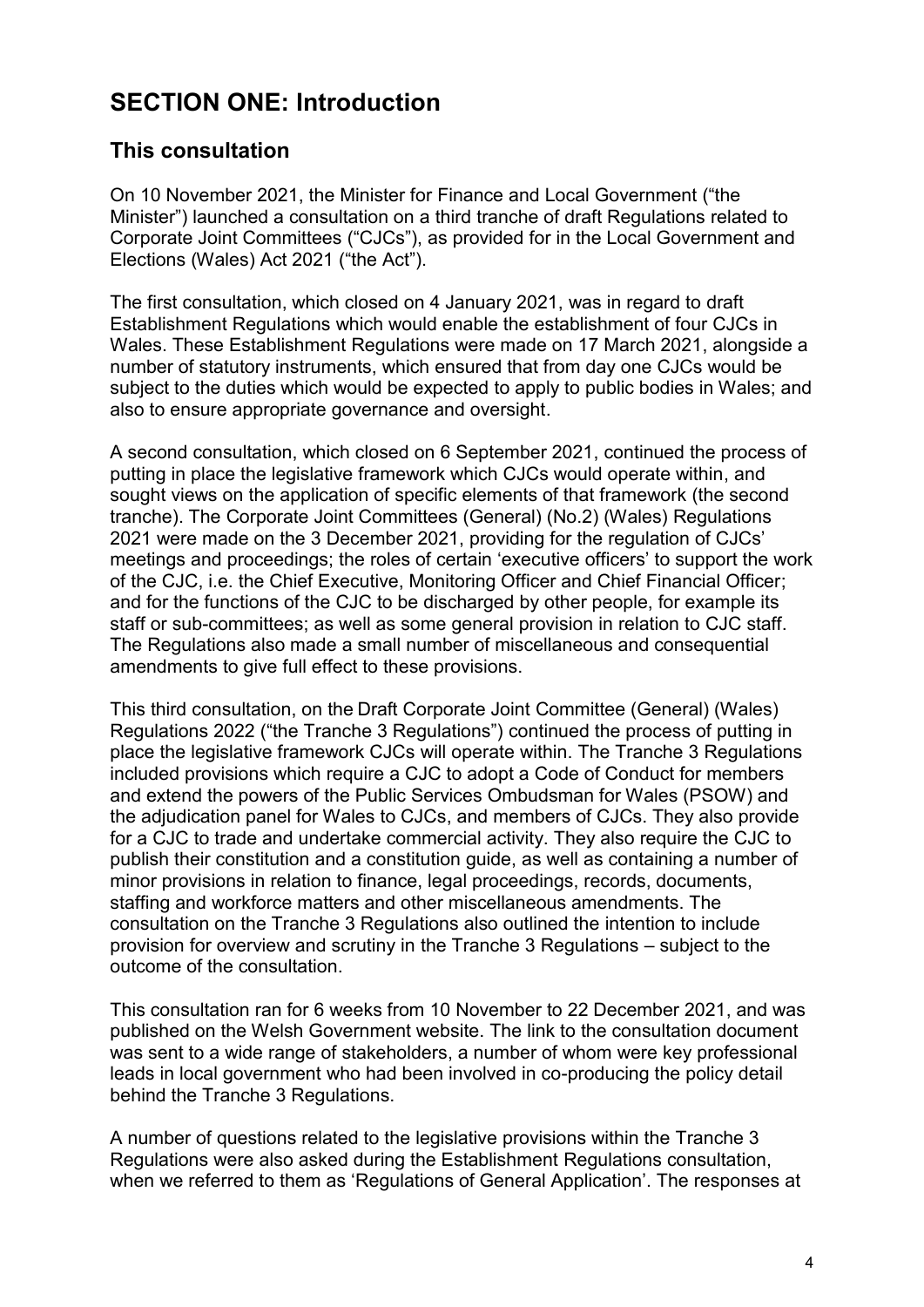that time have informed our ongoing work with local government on the content of the Tranche 3 Regulations.

The Minister has expressed her thanks on a number of occasions, including during the Senedd debates on the various CJC Regulations laid to date, for the constructive engagement which has helped shape both the initial CJC Establishment Regulations and the supplementary Regulations. Local government Leaders, officers, the WLGA and other key stakeholders have been engaged throughout the development of the CJC proposals, and this input has been invaluable in shaping this work.

# <span id="page-4-0"></span>**Who responded?**

The consultation process resulted in 21 written responses. Respondents are identified as follows:

- 11 Local Authorities (including the Welsh Local Government Association WLGA, the Mid Wales CJC and one on behalf of Lawyers in Local Government)
- 4 from Community and Town Councils
- 1 National Park Authority
- 1 Ombudsman
- 1 Fire and Rescue Authority
- 1 Third Sector organisation
- 2 Representative bodies, professional bodies or associations

A full list of respondents to the consultation is provided at **Annex A**.

## <span id="page-4-1"></span>**Engagement on the consultation**

In addition to the formal consultation process, officials have worked closely with key local authority stakeholders on the development of the intent behind the proposed content of the Tranche 3 Regulations. Wider engagement sessions had been held during the consultation on the original CJC Establishment Regulations and the views of stakeholders during those sessions and technical briefings have also informed in the development of these Tranche 3 Regulations.

Officials have also attended a number of meetings where CJCs have been discussed, and met with representatives from the CJCs themselves.

# <span id="page-4-2"></span>**Next steps**

The consultation responses have highlighted a number of areas where the Tranche 3 Regulations should be amended to ensure they work in practice as intended, and the Welsh Government is very grateful for those views. These changes will help build on what is already in place, with Regulations and Guidance providing the requested combination of clarity and flexibility. The areas where the Tranche 3 Regulations are being amended are highlighted under the "Welsh Government response" section towards the end of this document.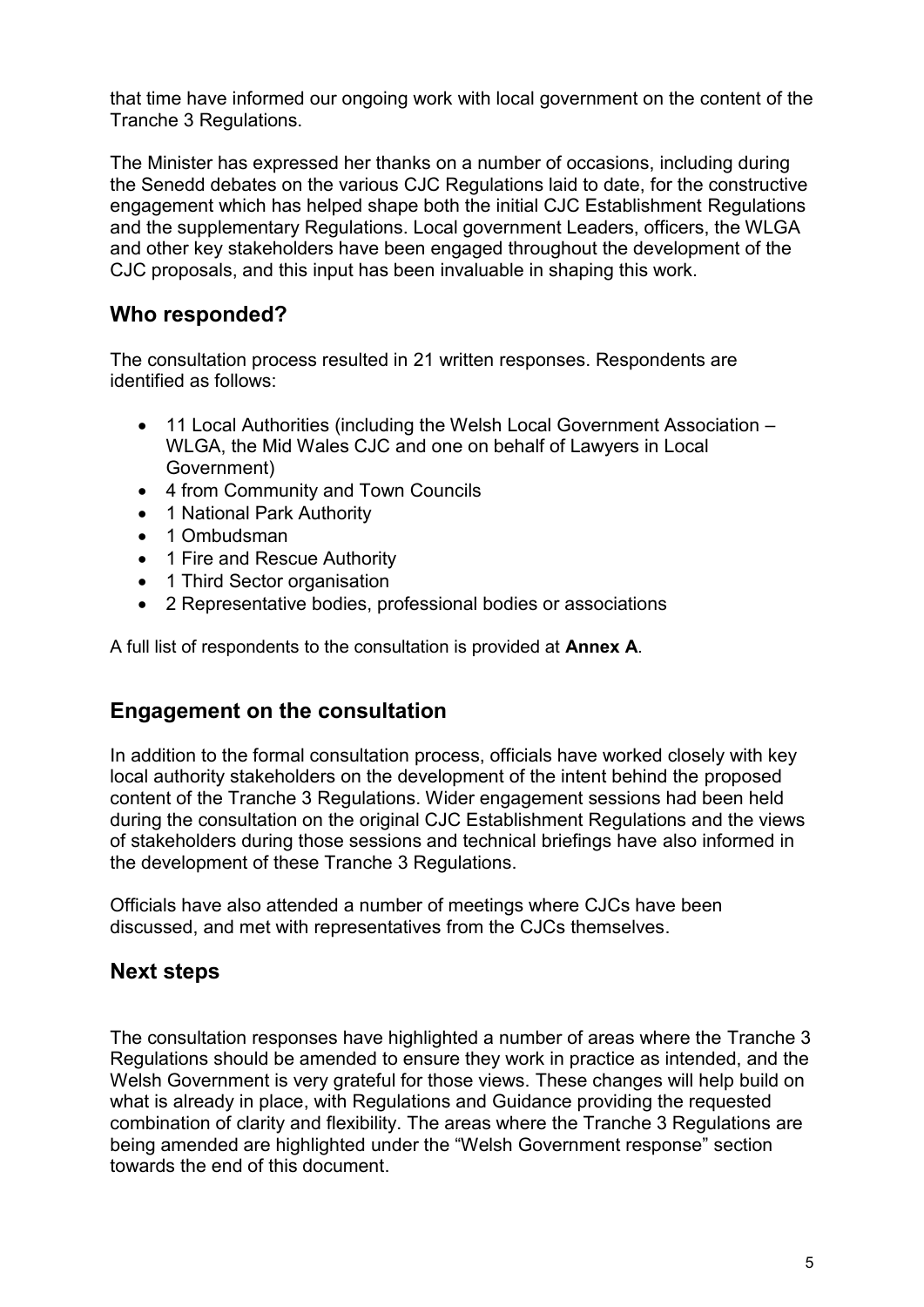The Minister has confirmed her commitment to continuing to work closely with Leaders in each of the CJC regions, and with the WLGA, National Park Authorities and other partners to ensure that all work to support the implementation of CJCs meets the needs of local government and partners.

## <span id="page-5-0"></span>**Approach to developing the summary of responses**

This document is intended as a summary of the responses received. It does not aim to capture in detail every point raised by respondents. The consultation asked 20 questions set within 4 Chapters.

- Chapter 1 related to the draft Tranche 3 Regulations themselves and asked a number of questions on:
	- o The general clarity of the Tranche 3 Regulations
	- o The clarity of the specific elements of the Tranche 3 Regulations
	- o The establishment of joint Standards Committees
	- o The provision for substitute or temporary members
	- o The power to trade and CJCs acting commercially
- Chapter 2 asked about qualification and disqualification of members from CJCs
- Chapter 3 asked about the approach which should be taken to the scrutiny of CJCs
- Chapter 4 asked about the application of further subordinate legislation in relation to CJCs, in particular in relation to the Local Government Act 2000 and the Local Government and Housing Act 1989.

The consultation also asked about the impact of the Regulations on the Welsh Language, and for any other general comments as part of the consultation.

The summary of responses has been set out in line with the four chapters and associated questions.

In some cases a respondent has provided a single general response or has responded to specific issues on the consultation under a more general response under 'other issues'. This response includes those responses as part of the question on 'other related issues' but the Welsh Government will consider those comments against the specific issues / parts of the Tranche 3 Regulations as appropriate.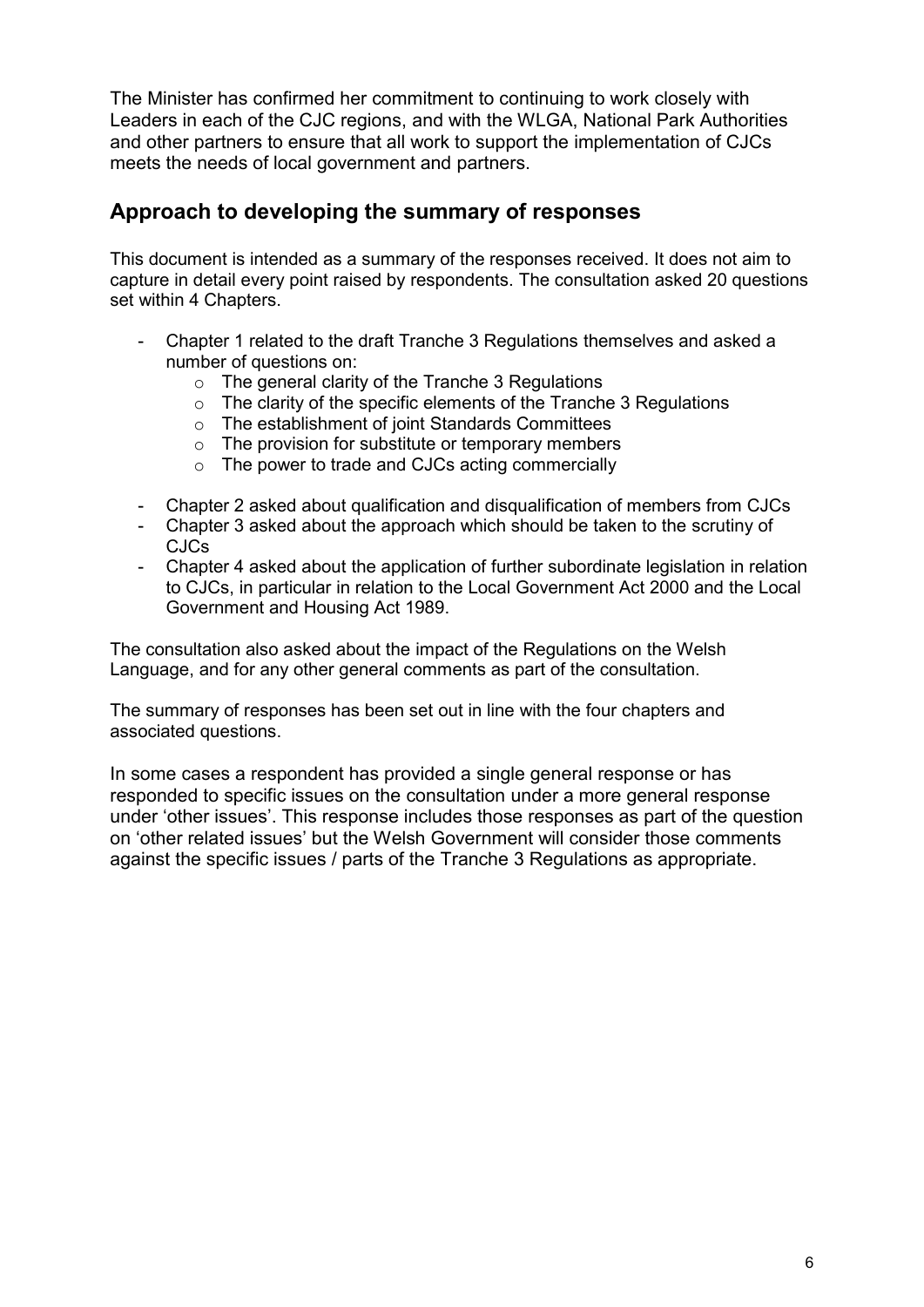# <span id="page-6-0"></span>**SECTION TWO – Summary of Responses**

# <span id="page-6-1"></span>**Consultation Chapter one**

### **Question One**

#### **Question 1 asked for views on whether the Tranche 3 Regulations were clear, and if not, for details of how they could be made clearer.**

There were 15 responses to this question. Of those who responded, 11 felt that the Tranche 3 Regulations were clear, or in the most part appeared clear and were consistent with the principle of treating CJCs as a member of the local authority family and subjecting them to exactly the same requirements of openness, transparency and accountability as with other public bodies. Two respondents felt that chapter one itself was merely an overview of the draft Tranche 3 Regulations and the questions were therefore too vague. One respondent felt that chapter 1 could make it clearer that the governance and proper processes of the CJCs should be handled in the same way as for the constituent councils, and that there is no relaxation of governance and proper processes on the constituent councils.

One respondent who thought the tranche 3 Regulations were clear did note that, where it was intended to include provision in the Tranche 3 Regulations following the consultation, the absence of the specific text in the draft of the Regulations shared during the consultation may cause some confusion.

#### **Question Two**

Question 2 sought views on whether the Draft Tranche 3 Regulations clearly provide for a Code of Conduct for members.

There were 15 responses to this question. Of those who responded 13 felt that the provisions in relation to Code of Conduct were clear, 2 felt that it was not helpful that the regulations only contained amendments to the Local Government Act 2000 without any further explanation.

Of those who thought that the Tranche 3 Regulations clearly provided for a Code of Conduct the following points were also made:

- The Public Services Ombudsman for Wales had concerns about the disapplication of subsection 6 parts (a) and (b) of section 51 of the Local Government Act 2000 for CJCs, and the proposal of a new subsection that requires CJCs to only publish their codes electronically. The Ombudsman felt that this could discriminate against those who do not have access to, or the skills to use, digital technology, in particular those who face socio-economic deprivation and the elderly
- The Public Services Ombudsman for Wales also sought clarity on where a CJC (Council) member is under investigation for alleged breach of their constituent council's Code of Conduct, if the relevant CJC monitoring officer should also be notified at the same time as the monitoring officer of the constituent council
- Two respondents noted that the Tranche 3 Regulations did not require members of CJCs to sign any declaration to abide by the Code of Conduct, in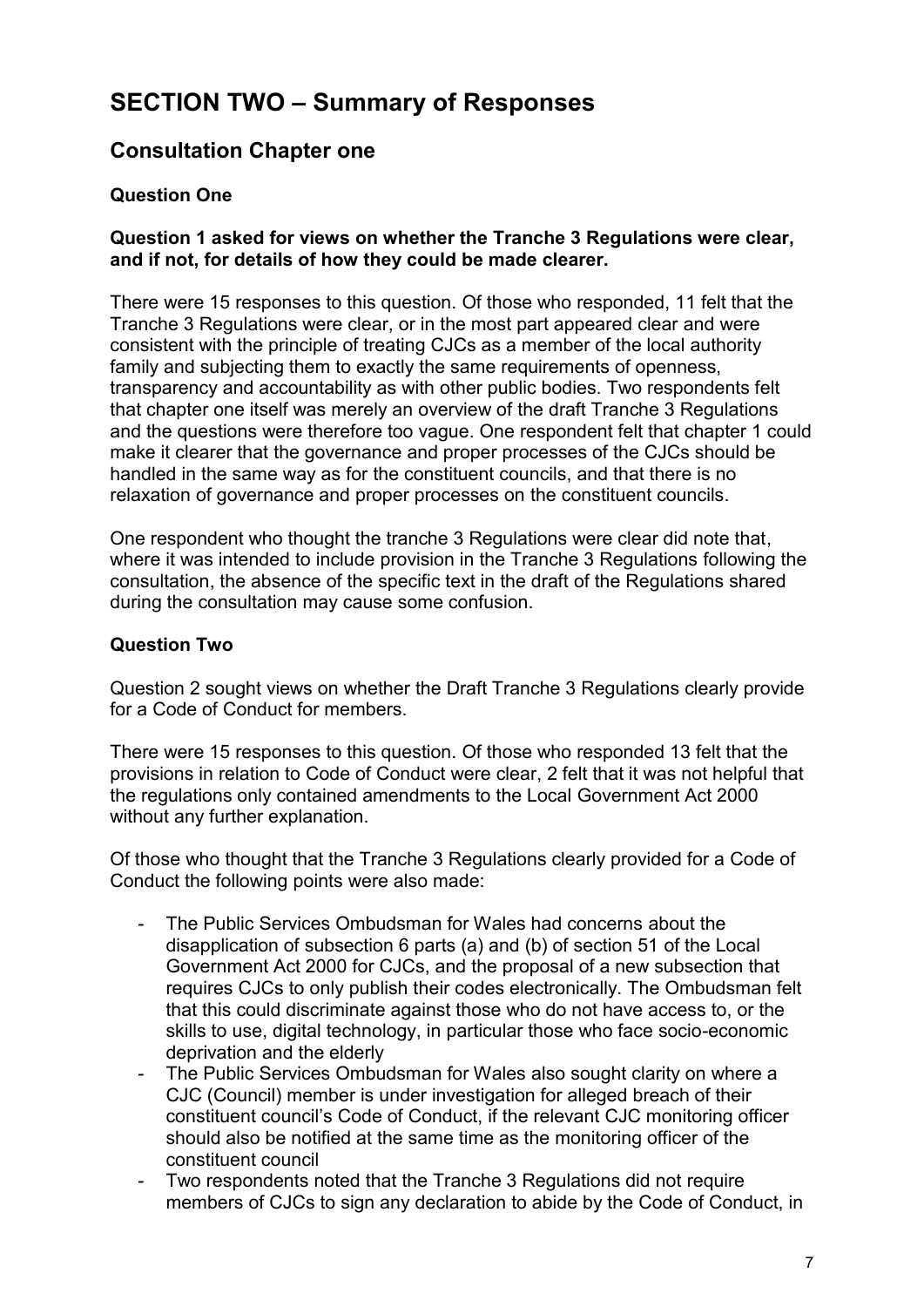the same ways that Councillors are required to sign. Both felt that acceptance of the code through signature was a key part of implementing the requirements of the code, in particular for co-opted members, and should be reconsidered. Interestingly the Public Services Ombudsman welcomed the proposed approach within the Tranche 3 Regulations removing the requirement for members to agree in writing to observe the relevant Code of Conduct as a positive move

- One respondent asked if a CJC must publish the code or revised code electronically whether this meant that a CJC will therefore have to have its own website

### **Question Three**

Question 3 sought views on if the Tranche 3 Regulations should provide for the establishment of joint Standards Committees.

There were 15 responses to this question. Of those that responded 7 thought that the Tranche 3 Regulations should provide for the establishment of a joint Standards Committee, 7 thought that they should not – although it should be noted 2 of these responses thought that Standards Committees had been provided for in the CJC Establishment Regulations, which they have not. One respondent sought further detail and opportunity to be consulted on the issue.

Of those that were in favour of the Tranche 3 Regulations providing for joint Standards Committees, it was felt that such an approach would:

- Deliver consistency of procedures; public confidence in the complaints procedure; higher ethical standards; stronger support and advisory functions; pooling of expertise; and joint funding of investigations and training
- Potentially reduce the administrative burden and help avoid unreasonable and disproportionate cost or officer resource
- Provide local discretion and flexibility

One respondent who was in favour of provision for joint Standards Committee felt that the ability to enable a CJC to use the Standards Committee of one of its constituent councils (with agreement) would also be beneficial. Another asked for additional clarification on whether a CJC would be able to have a joint Standards Committee and / or use an existing Standards Committee.

Of those who didn't think the Tranche 3 Regulations should provide for joint Standards Committees, the following additional comments were made:

- That any breach of the code by members should be dealt with by their own constituent councils Standards Committee
- Whether such an approach was necessary, or adds to efficiency or whether local arrangements such as using local Standards Committee chairs might be a sensible approach
- Unless there are specific difficulties in recruiting independent members to serve on the Standards Committees, then the role of the Committee in promoting ethical standards is better discharged at a local level and not jointly with another body

It was also noted that the Standards Committees of CJCs should have the same powers under the Local Government Investigations (Functions of Monitoring Officers and Standards Committees) (Wales) Regulations 2001 to refer a report or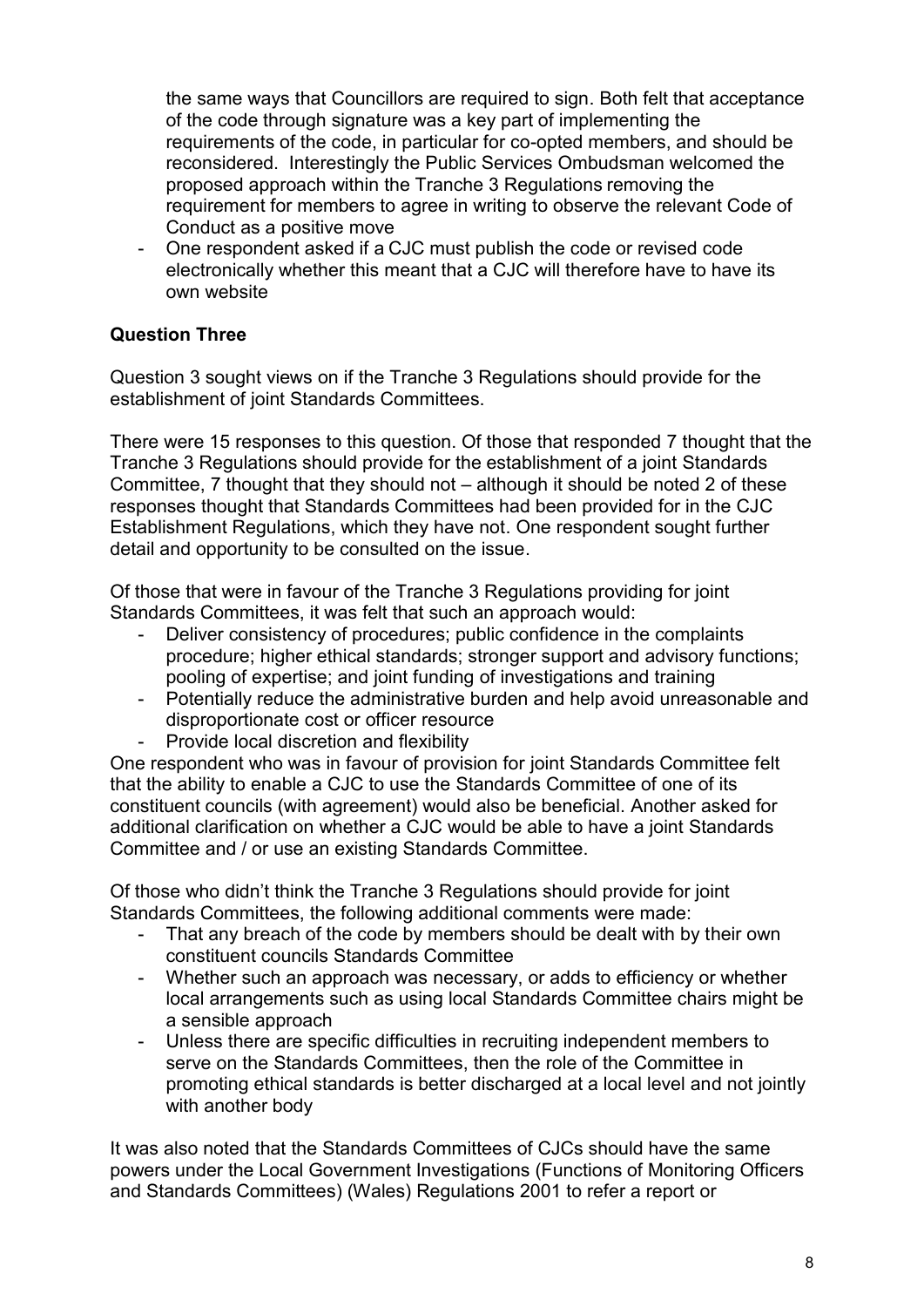recommendation relating to a misconduct investigation to another authority's Standards Committee. This will enable arrangements to be made for a more independent determination of a misconduct allegation, where the CJC's Standards Committee considers that it may have a conflict of interest because of a close connection with the member concerned.

### **Question Four**

Question 4 sought views on if the Tranche 3 Regulations clearly provide for arrangements in the event of suspension of a member of a CJC.

There were 15 responses to this question. Of those who responded 13 thought that the Tranche 3 Regulations clearly provided for arrangements in the event of suspension of a member of a CJC, 2 thought that they did not.

Of those respondents who thought that they did clearly provide for arrangements in the event of suspension, the following additional points were made:

- Two felt that a reference to a 'Deputy Leader' within the regulations may make the approach to suspension clearer and avoid any need for a specific nomination by the constituent council
- One respondent noted that the members of the CJC would be Leaders / Cabinet Members and would exercise executive powers within their own councils. Therefore, the impact of any suspension from the CJC on their other roles would need to be clarified
- One respondent noted that neither the amendments made by the Tranche 3 Regulations, nor the draft CJC Guidance, specify how quickly the appointment of temporary members should be made, or what happens in terms of decision making whilst positions on the Committee remain unfilled. They felt it may be useful to include provision in the CJC Guidance so that the continuity of service that the CJC provides is not compromised unduly as a result of vacancies on the CJC or their sub-committees

Of those that felt the provisions did not clearly provide for arrangements in the event of suspension, the following additional points were made:

- Both respondents felt that it was unclear what was meant by 'function' in relation to those functions that a member may not act in relation to
- Both respondents sought further clarity on where a member may act with regards some but not all functions
- Both respondents were unsure why there was a requirement to appoint a replacement / substitute member and thought that this should be optional or discretionary
- Finally both respondents sought clarity on what was meant by office-holders in relation to the provisions with regards the National Park Member

## **Question Five**

Question 5 sought views on if the Tranche 3 Regulations should provide for all substitute or temporary council members or NPA members, to be treated the same as the member whose functions they have been appointed to exercise.

There were 14 responses to this question. Of those who responded, all thought that the Tranche 3 Regulations should provide for all substitute or temporary council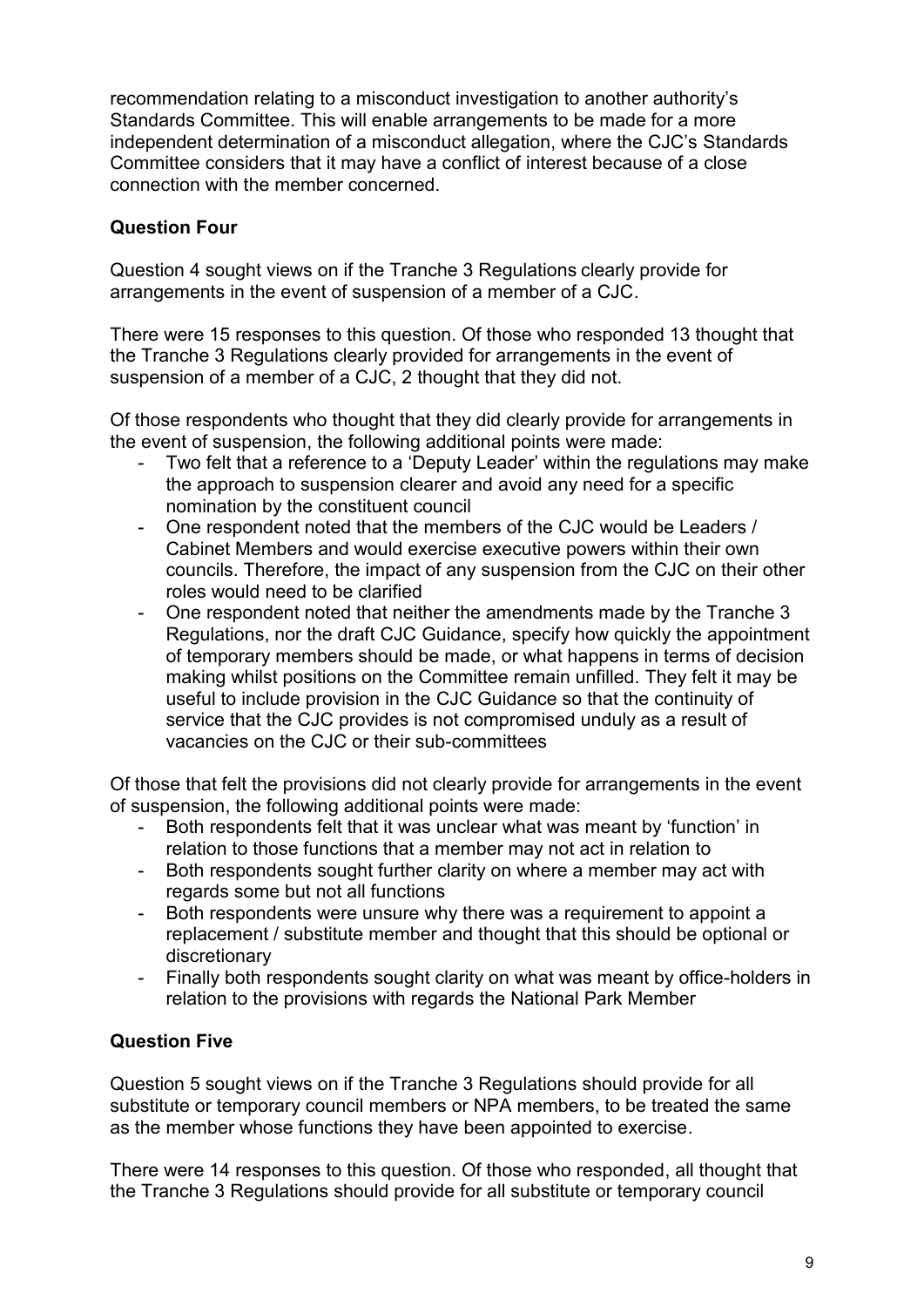members or NPA members to be treated the same as the member whose functions they have been appointed to exercise.

The following additional points were made:

- That this was equivalent to any interim cover arrangements within local authorities where members are subject to an authorised family absence and another member is appointed to cover their role temporarily
- Two respondents sought a definition of office holders in relation to the provisions on the temporary replacements and the National Park member
- That with a proposed quorum of 70%, and in some cases 100%, there may be practical issues if substitute members were not allowed

## **Question Six**

Question 6 sought views on if the Tranche 3 Regulations clearly provide for commercial activities and controlled entities.

There were 14 responses to this question. Of those who responded 11 thought that the Tranche 3 Regulations did clearly provide for commercial activities and controlled entities, 3 did not.

Of those respondents who thought that the Tranche 3 Regulations did clearly provide for commercial activities and controlled entities the following additional points were made:

- That CJCs should be required to follow the same process as local authorities in assessing the commercial risks involved in trading and to comply with the same reporting requirements
- That the identified tax and VAT issues need to be resolved before a proper assessment can be undertaken about the ways in which CJCs should be allowed to trade. Although it was recognised that this was outside the scope of the regulations, and even the primary legislation, the respondent felt that CJCs themselves should have the same VAT and no-tax status as local authorities. However, any subsidiary trading companies should be treated in the same way as local authority companies in relation to both VAT and corporation tax

Of those respondents who did not think that the Tranche 3 Regulations did clearly provide for commercial activities and controlled entities, the following additional points were made:

- Part 4 (of the Tranche 3 Regulations) could make it clearer in plain terms that governance and proper processes of CJCs should be handled in the same way as for Principal Councils, and that there is no relaxation of governance and proper processes on Principal Councils
- Two respondents felt that such provisions should be in the GPOC (Commercial Purpose) (Wales) Regulations 2021 and that it is questionable whether CJCs would want to be able to trade - in which case trading powers would not be required. Both thought that it appeared that another layer is being added without necessity. (it is worth noting in this regard that a CJC will not have the General Power of Competence (GPOC) and therefore provision in relation to trading cannot be included in the GPOC (Commercial Purpose) (Wales) Regulations 2021)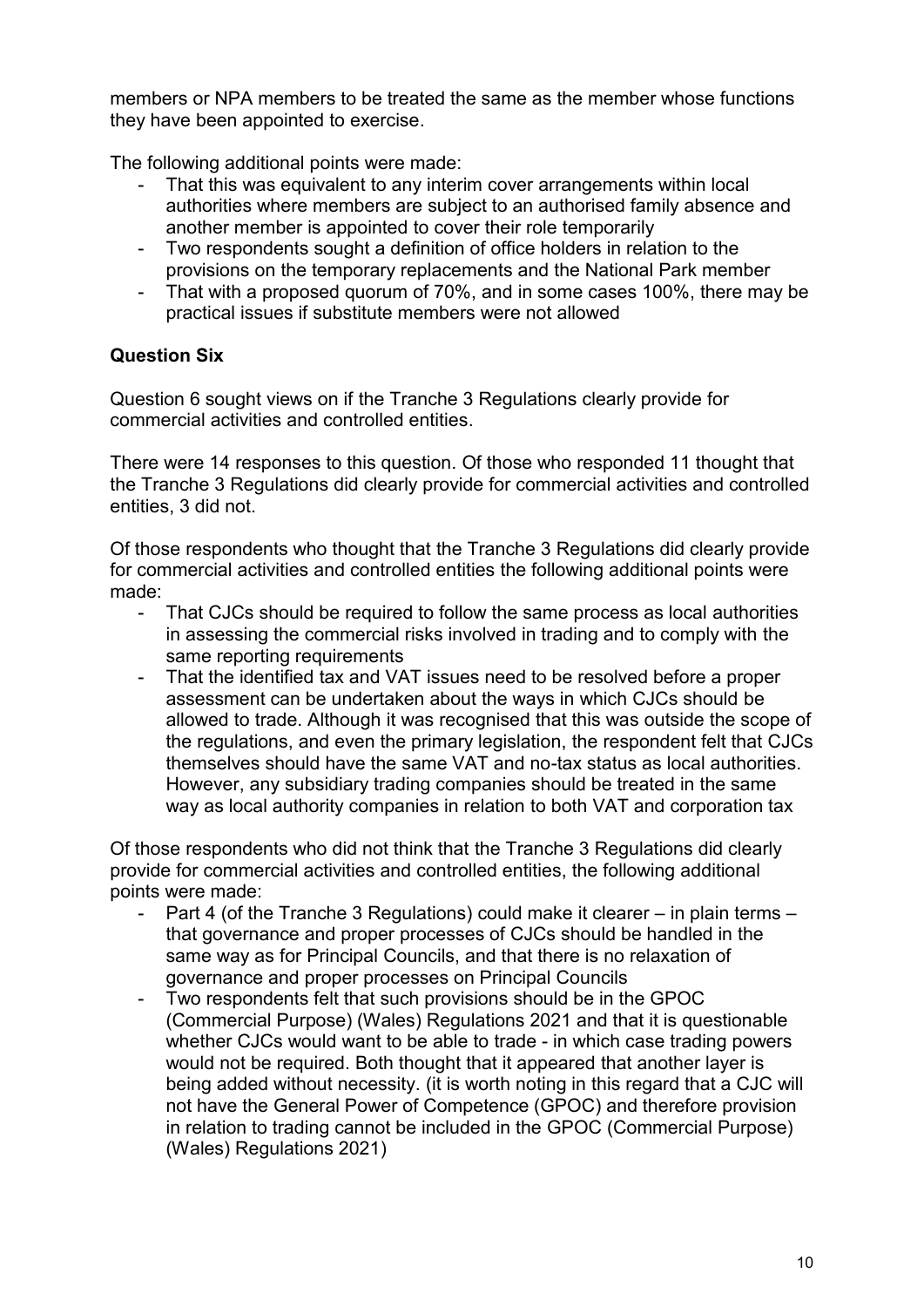#### **Question Seven**

Question 7 sought views on if, in order to give full effect to the power to trade provisions in Part 4 of the Tranche 3 Regulations, CJCs should be included in the proposed order to be made under section 95 of the Local Government Act 2003.

There were 14 responses to this question. Of those who responded, 11 thought that CJCs should be included in the proposed order to be made under section 95 of the Local Government Act 2003, 3 did not.

Of those respondents who thought that CJCs should be included in the proposed order to be made under section 95 of the Local Government Act 2003 the same additional points were made as were included for question 6, that is:

- That CJCs should be required to follow the same process as local authorities in assessing the commercial risks involved in trading, and to comply with the same reporting requirements
- That the tax and VAT issues do need to be resolved before a proper assessment can be undertaken about the ways in which CJCs should be allowed to trade. Although it was recognised that this was outside the scope of the regulations, and even the primary legislation, the respondent felt that CJCs themselves should have the same VAT and no-tax status as local authorities. However, any subsidiary trading companies should be treated in the same way as local authority companies in relation to both VAT and corporation tax

Of those respondents who did not think that CJCs should be included in the proposed order to be made under section 95 of the Local Government Act 2003, the following points were made, again broadly similar to those under question 6:

- That Part 4 could make it clearer in plain terms that governance and proper processes of CJCs should be handled in the same way as for Principal Councils, and that there is no relaxation of governance and proper processes on Principal Councils
- Whilst it is agreed that the same conditions should apply to principal councils both when trading in their ordinary functions and exercising the general power of competence for a commercial purpose, this should not apply to CJCs
- That there was a lack of reference to the Local Government (Best Value Authorities) (Power to Trade) (Wales) Order 2006 in the draft regulations (it should be noted that the 2006 order will be replaced by the proposed trading order referred to in question 7 and will be a separate order which includes local authorities and eligible community councils)
- That issues arising from the VAT status and Corporation tax status of CJCs, more generally, should be addressed in the draft regulations
- That these points should all be addressed in the CJC GPOC (Commercial Purpose) (Wales) Regulations 2021. (as with questions 6 it is worth noting in this regard that a CJC will not have the General Power of Competence (GPOC) and therefore provision in relation to trading cannot be included in the GPOC (Commercial Purpose) (Wales) Regulations 2021)

Some additional unrelated comments were also made including a perceived lack of clarity on the levying powers of a CJC (CJCs will not be a levying body as defined in section 74 of the Local Government Finance Act 1988) and concern that the CJC model appeared to be local authority re-organisation by the back-door.

## **Question Eight**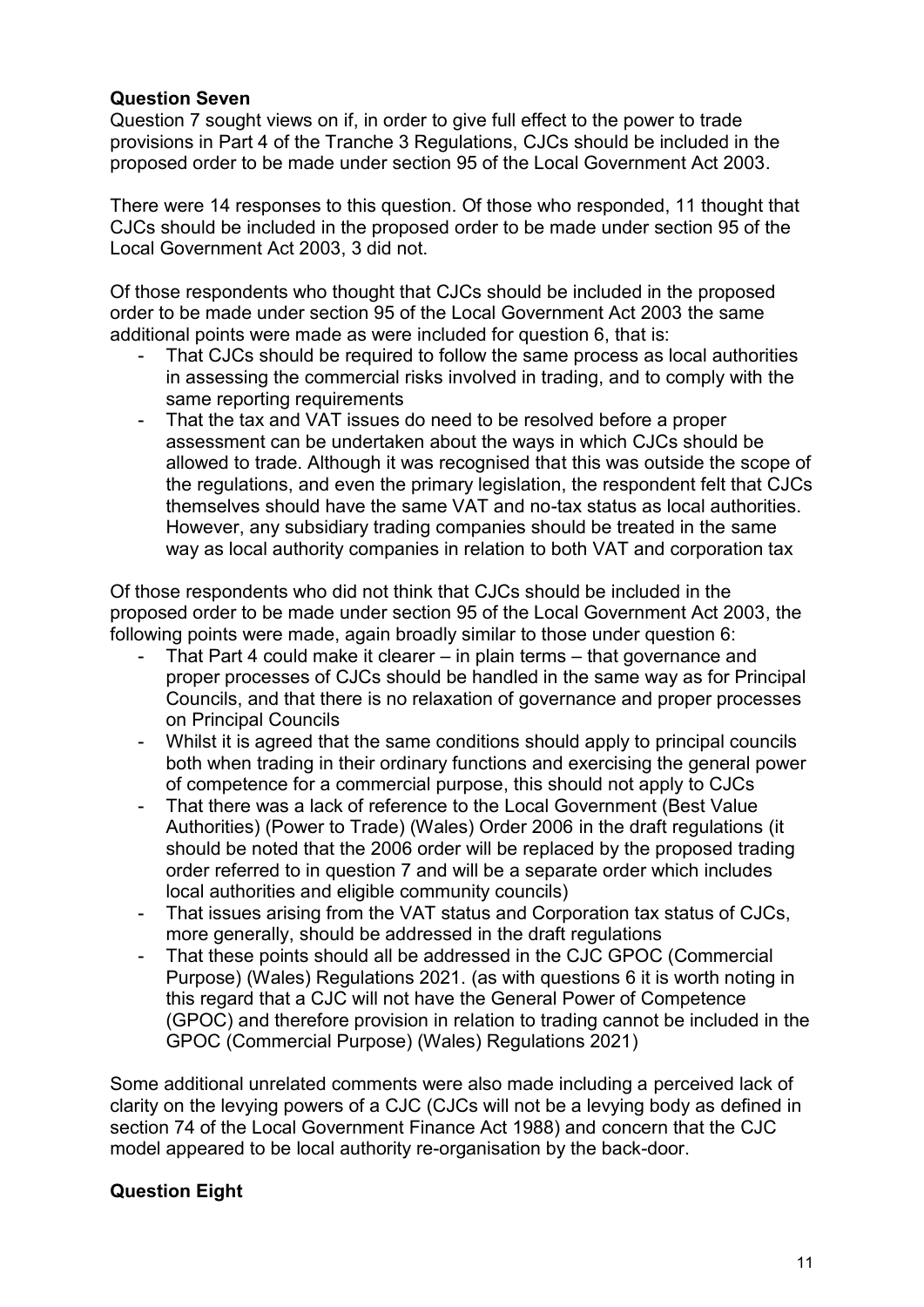Question 8 asked if the Local Government (Contracts) Act 1997, and Part 2 of the Deregulation and Contracting Out Act 1994, should be applied to CJCs alongside the power to trade.

There were 14 responses to this question. Of those who responded, 11 agreed that the Local Government (Contracts) Act 1997, and Part 2 of the Deregulation and Contracting Out Act 1994, should be applied to CJCs alongside the power to trade, 3 believed that they should not.

Of those who agreed with the proposal to apply the Local Government (Contracts) Act 1997, and Part 2 of the Deregulation and Contracting Out Act 1994, the primary rationale was on the basis that if it applies to local authorities it should apply to CJCs. But others also thought it could prove useful in terms of practicalities in relation to executing contracts.

Of those that disagreed, some felt that the question was too vague and it wasn't clear, in particular regarding the Local Government (Contracts) Act 1997, which parts were under consideration. Respondents also felt that CJCs should not be permitted to have private entities carry out functions on their behalf, and that this would completely undermine the purpose for which they were established. Finally respondents felt that there should not be any issue regarding CJCs' power to enter into contracts and as the requirement for the legislation and statutory certification process for larger, longer-term contracts has become less of an issue for councils, it would seem unnecessary to impose this requirement (the Local Government (Contracts) Act 1997) on a CJC.

#### **Question Nine**

Question 9 asked respondents if there was any other legislation which local authorities rely on when operating commercially which isn't currently provided for in regulations.

There were 10 responses to this question. A number of respondents suggested that CJCs should be added to the Local Authority (Goods and Services) Act 1990. It should be noted in this regard that paragraph 1 of Schedule 3 to the Corporate Joint Committee (General) (Wales) Regulations 2021 adds CJCs to the definition of 'local authority' so as to include CJCs in the 1990 Act. A number of respondents also noted the Local Government (Contracts) Act 1997 and the Deregulation and Contracting Out Act 1994 discussed in question 8 as not yet applying to CJCs.

One respondent noted that it was important that CJCs follow the requirements of the Wellbeing of Future Generations Act (applied to CJCs through The Corporate Joint Committees (Amendment of the Well-being of Future Generations (Wales) Act 2015) Regulations 2021) and also sought to ensure that in the event that the Clean Air (Wales) Bill became legislation that CJCs be required to comply with this also.

One respondent thought that the General Power of Competence (section 24 of the Local Government and Elections (Wales) Act 2021) should apply to CJCs.

Finally one respondent noted that the Welsh Government is already making representations to the UK Government to address taxation matters which could constrain CJCs' operation, which are largely covered through the Value Added Tax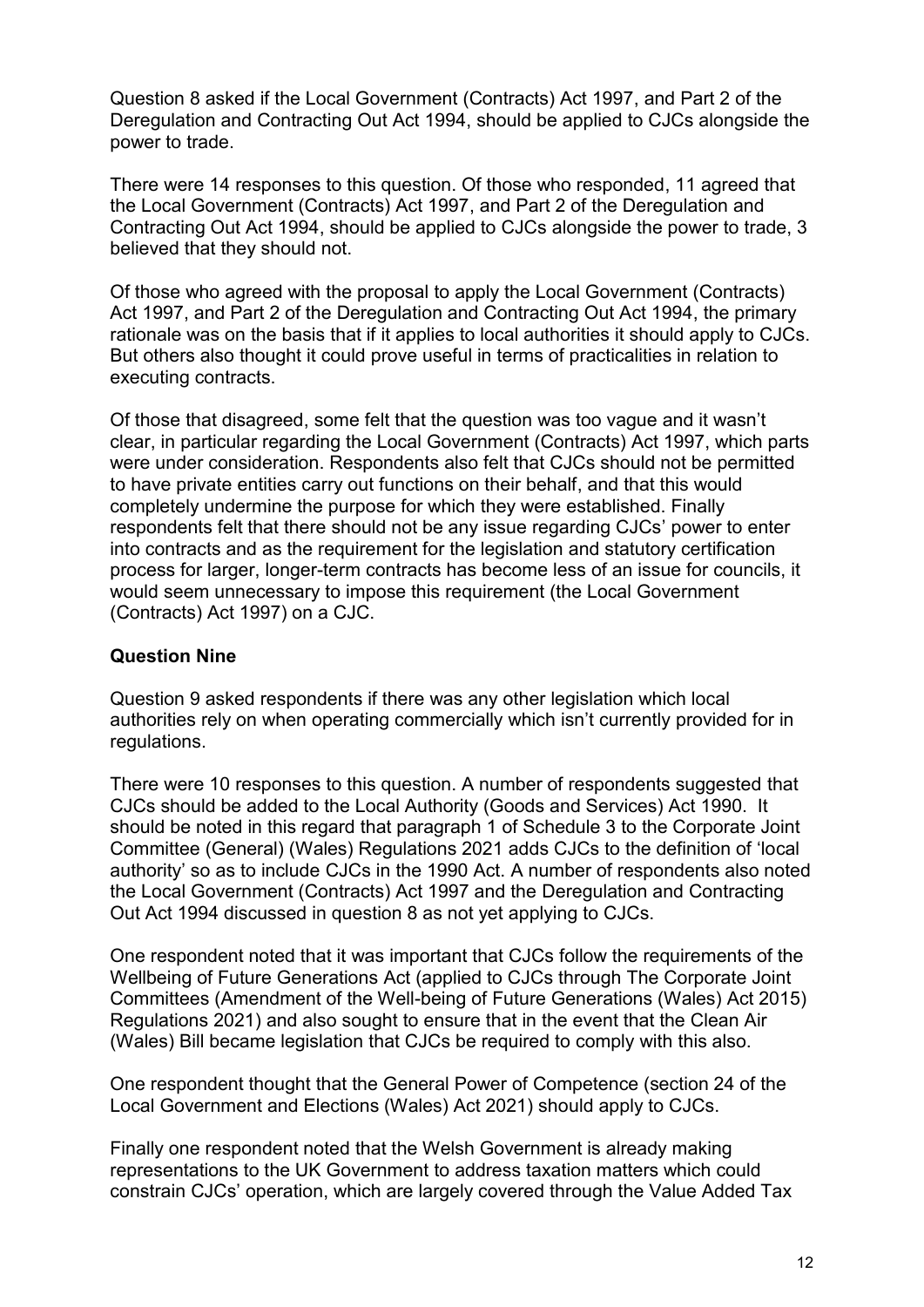Act 1994, Corporation Tax Act 2010, the Income Tax Act 2007 and the Taxation and Chargeable Gains Act 1992. This was supported by the respondent.

## **Question Ten**

Question 10 asked respondents if Part 5 of the draft Tranche 3 Regulations clearly provide for those further miscellaneous financial matters noted in relation to CJCs.

There were 13 responses to this question. Of those who responded, 11 agreed that the draft Tranche 3 Regulations clearly provide for those further miscellaneous financial matters noted in relation to CJCs (providing no further comment), 2 thought that the regulations were not clear.

Of those who did not think the regulations were clear, the following additional points were made:

- That it was unclear how the 'general fund' was different from normal accounting reserves
- Whether the approach taken in the regulations fettered the discretion of the section 151 officer (section 151 of the Local Government Act 1972) to undertake their statutory duties
- That it was unclear where funding for CJCs would come from and that the funding of CJCs from council budgets may be to the detriment of local services

#### **Question Eleven**

Question 11 asked respondents if Part 6 of the draft Tranche 3 Regulations clearly provide for legal proceedings in relation to CJCs.

There were 14 responses to this question. All respondents agreed that the draft Tranche 3 Regulations clearly provide for legal proceedings in relation to CJCs. However 2 respondents felt that a CJC should not be permitted to prosecute, and in particular a CJC should not be permitted to prosecute or instigate or defend legal proceedings in relation to its constituent councils.

#### **Question Twelve**

Question 12 asked respondents if Part 7 of the draft Tranche 3 Regulations clearly provide for the handling of records, documents and notices etc.

There were 15 responses to this question. All respondents agreed that the draft Tranche 3 Regulations clearly provide for the handling of records, documents and notices etc. One respondent welcomed that clear and straightforward guidance for the maintenance, management and preservation of the records of CJCs has been included in the regulations, and welcomed the clarity regarding the arrangements for the long term care of the records of CJCs under the auspices of the Local Government Act 1972.

## **Question Thirteen**

Question 13 asked respondents if Part 8 of the draft Tranche 3 Regulations clearly provide for the further matters relating to staffing and workforce.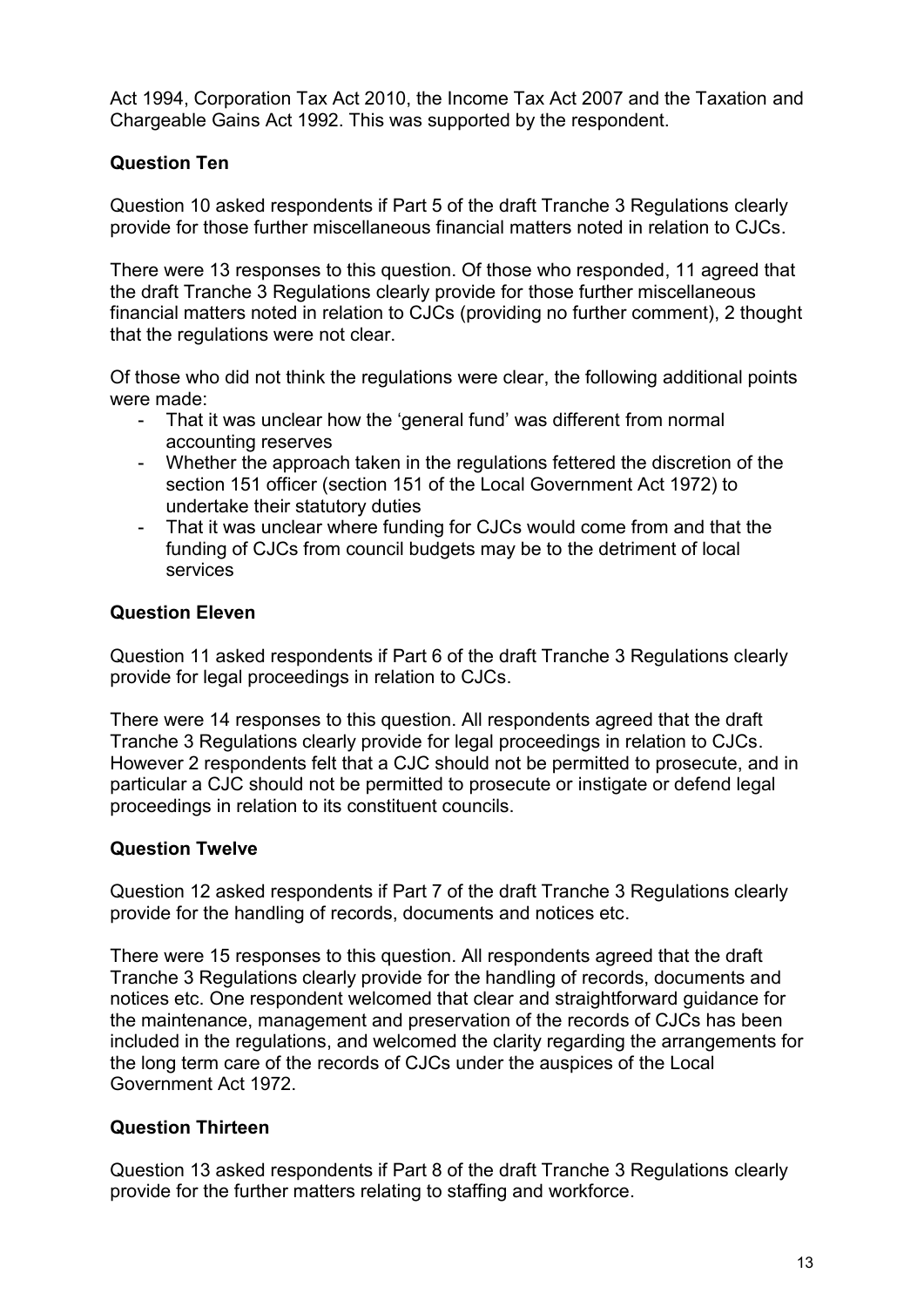There were 14 responses to this question. Of those who responded, 12 felt that the draft Tranche 3 Regulations clearly provide for the further matters relating to staffing and workforce, 2 felt that Part 8 was not clear.

Of those that felt Part 8 was clear, one respondent noted that CJCs should be able to indemnify officers against any claims arising out of the course of their duties in accordance with the Local Authorities (Indemnities for Members and Officers) (Wales) Order 2006 as per regulation 27 of the draft Tranche 3 Regulations. Another noted however that in the short term, it is likely that CJCs will rely more heavily on seconded staff and/or interim arrangements whilst the organisation is being set up. Noting also that whilst they agreed that all staff should be appointed on merit, in the initial phases of operation it may be that not all appointments are made via open recruitment processes.

Of those that felt Part 8 was not clear, one felt that the statutory protections offered to the statutory officers needed to be clarified. Another noted that Regulation 28 of the draft Tranche 3 Regulations referred to section 92 of the Local Government Act 1972 which is a matter for elected members rather than staffing and workforce and it was therefore unclear why this provision was included under the staffing and workforce heading and why this needs to be specifically applied to the CJC.

### **Question Fourteen**

Question 14 asked respondents if Part 9 of the draft Tranche 3 Regulations clearly provide for the small number of miscellaneous and consequential amendments identified.

There were 14 responses to this question. Of those who responded 12 felt that Part 9 of the draft Tranche 3 Regulations clearly provide for the small number of miscellaneous and consequential amendments identified, 2 felt that it did not.

Of those that felt Part 9 was clear, respondents also commented that

- In the event that the provisions of the Localism Act 2011 regarding assets of community value and their disposal are ever implemented in Wales, then it is assumed that these provisions would also be applied to CJCs
- That whilst the principle of publishing CJC constitutional documents is supported, there is a need to ensure that any requirement around the creation or content of a Constitution is proportionate to the size and functions of the CJC

Of those that felt that Part 9 was not clear, the following comments were made:

- With regards the requirement to prepare and publish a constitution both respondents asked if this needed further definition and sought clarity on if the constitution included standing orders or Inter Authority Agreements. They also asked if a constitution quide was required
- Both respondents also highlighted provision in relation to safeguarding, publication of information, or requiring CJCs to conduct or assist in investigations into any matter in the area of their constituent councils as needing consideration
- Both respondents also felt that there was insufficient rationale for the inclusion of provisions restricting the disclosure of information under health and safety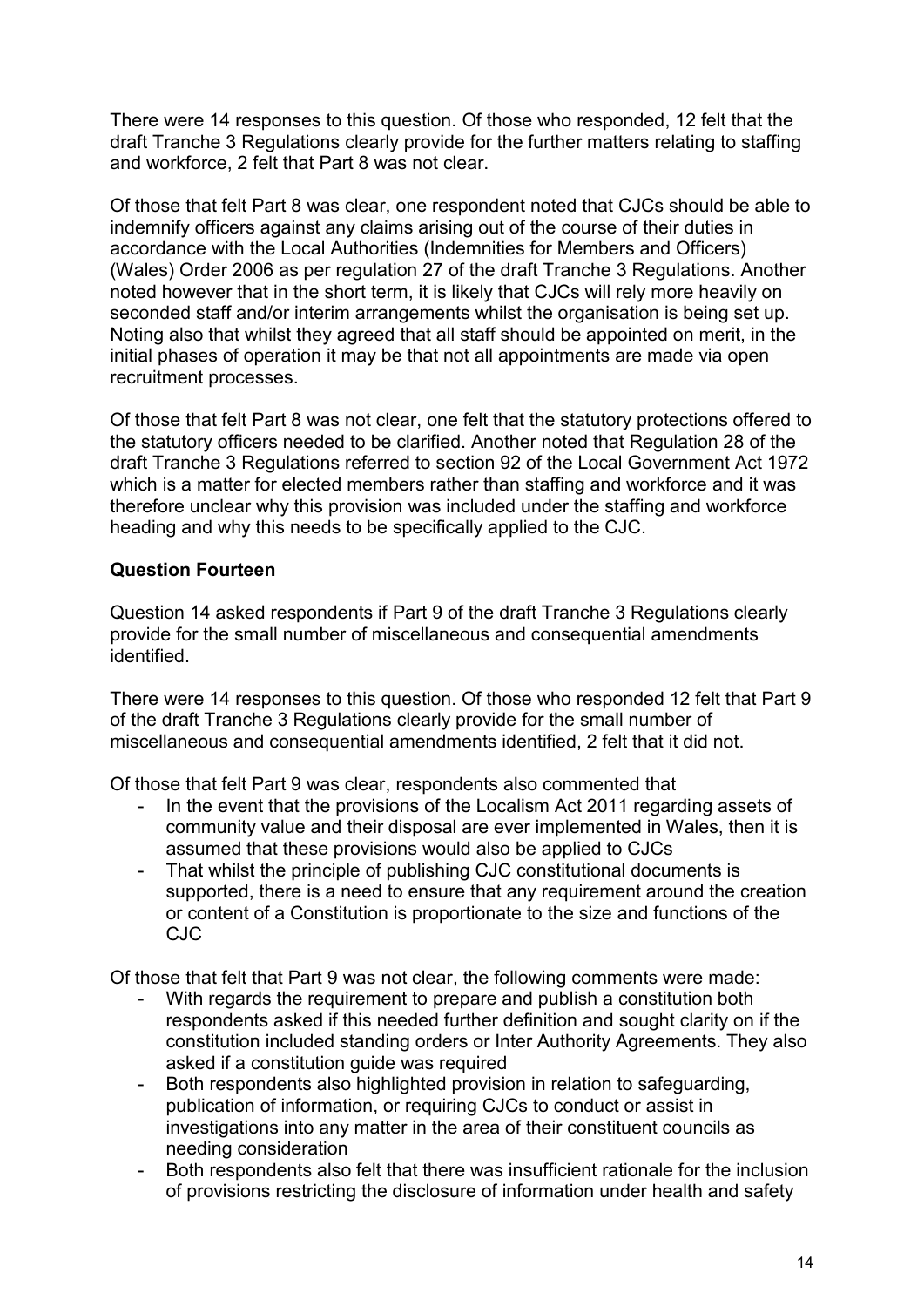legislation and on the amendments in relation to the Local Government Planning and Land Act 1980.

# <span id="page-14-0"></span>**Consultation Chapter Two**

## **Question Fifteen**

Question 15 asked respondents if the Tranche 3 Regulations should provide for the qualification and disqualification of members and staff of a CJC for office.

There were 14 responses to this question. All respondents felt that the Tranche 3 Regulations should provide for the qualification and disqualification of members and staff of a CJC for office. However the following additional points were made:

- That it was unnecessary to replicate the general disqualification provisions for elected members as they need to be eligible to be elected first to their local authorities before they can be appointed as representatives on the CJC.
- CJC staff should be disqualified from serving as local authority members, but the same provisions in the Local Government & Elections (Wales) Act should apply, so they would be able to stand as a candidate and would only have to resign their employment with the CJC if they were elected.
- The principle that the legal requirements for local government officials are the same as those applicable to CJC staff is key.
- Any provision needs to be clear about the scope of any restriction in the context of all of the constituent councils of a CJC.

# <span id="page-14-1"></span>**Consultation Chapter Three**

## **Question Sixteen**

Question 16 asked respondents if they agreed with the proposed approach to providing for overview and scrutiny of CJCs as part of the Corporate Joint Committees (General) (Wales) Regulations 2022.

There were 15 responses to this question. Most respondents agreed or generally agreed with the proposal or the principal of the proposal. In particular respondents welcomed the intent to increase collaboration and focus on democratic accountability and the flexibility for a locally determined approached. One respondents noted however that a more structured model might be required for some elements with prescrutiny on some matters assisting in this respect. A number of respondents noted the importance of putting the relevant regulatory framework in place as soon as possible to help ensure clarity in the role of constituent council members in the CJC process.

In addition the following further comments were made:

- One respondent, whilst welcoming the approach, noted that any Scrutiny committee needs to be sufficiently independent of the CJC to provide critical and objective challenge in order to maintain democratic accountability
- That consideration should be made of the role the voluntary sector may have in holding decision makers to account, and also how the National Park Authorities can be engaged in the scrutiny of the relevant functions
- Further clarity was required on the constituent councils' accountability and liability in the scrutiny process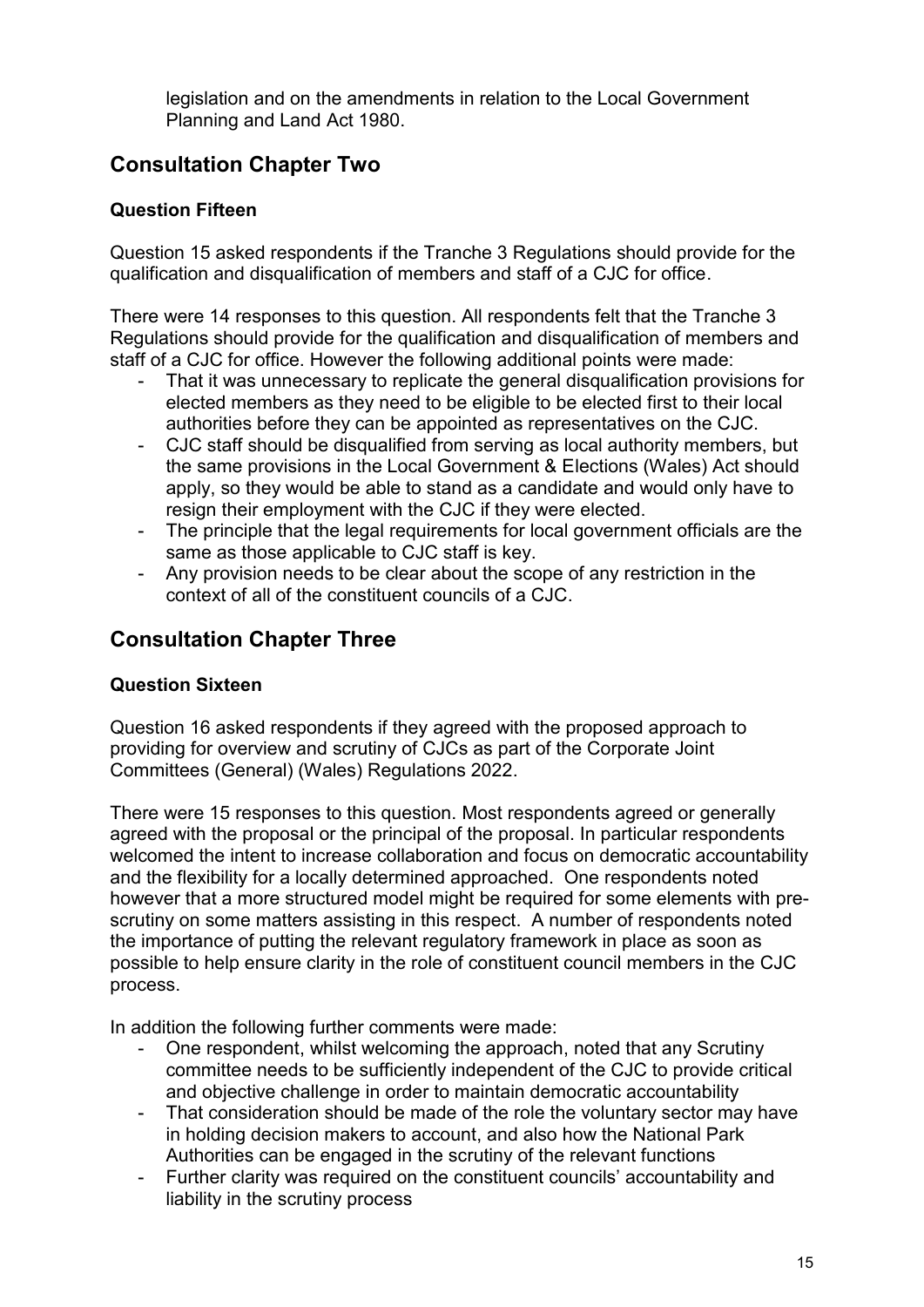- The importance of avoiding duplication of scrutiny in the locally agreed arrangements
- If this scrutiny process is to work effectively, then the same statutory duties must apply to the CJC as apply to council executives under section 21B of the Local Government Act 2000, in relation to providing information, attending scrutiny committee meetings and responding to scrutiny recommendations

One respondent did not express a view on the proposal itself however noted the benefits and limitations of both scrutiny by each constituent council and joint scrutiny arrangements and suggested that guidance on working practices relating to overview and scrutiny might be useful. It was generally noted however that the choice of what format whether though the constituent councils individual scrutiny committees or through a Joint Scrutiny Committee should be a matter for local agreement.

# <span id="page-15-0"></span>**Consultation Chapter Four**

#### **Question Seventeen**

Question 17 asked respondents if they agreed with the intended approach to give full effect to the application of the Code of Conduct to CJCs through the application of the specified Regulations or Orders to CJCs, the orders included:

- The Conduct of Members (Principles)(Wales) Order 2001
- The Local Authorities (Model Code of Conduct)(Wales) Order 2008
- The Standards Committees (Wales) Regulations 2001
- The Local Government Investigation (Functions of Monitoring Officers and Standards Committees) (Wales) Regulations 2001
- The Standards Committees (Grant of Dispensations) (Wales) Regulations 2001
- The Local Government Officers (Political Restrictions) Regulations 1990

There were 14 responses to this question. All respondents agreed to the approach as outlined in the consultation document. The following additional points were made:

- With regards the Local Government Investigation (Functions of Monitoring Officers and Standards Committees) (Wales) Regulations 2001, there was a view that the definition of monitoring officer should be clear so there was no confusion as to which monitoring officer (CJC or constituent council) was being referred to
- The Standards Committee governance arrangements must be properly set out, as should its status within the CJC – i.e. is it a sub-committee
- The standing orders regulations need to apply to CJCs in terms of section 8 of the Local Government Housing Act 1989 and in particular the Designated Independent Person (noting that standing orders is proposed for the fourth tranche of CJC regulations)
- It would be particularly helpful if Standards Committees and Monitoring Officers of CJCs are given equivalent powers to refer investigations and determinations to other statutory officers and Standards Committees, either in the constituent authorities or other CJCs, where there is any conflict of interest
- It would be helpful to clarify whether the suspension of any member from their role as a CJC member as a result of any finding of serious misconduct would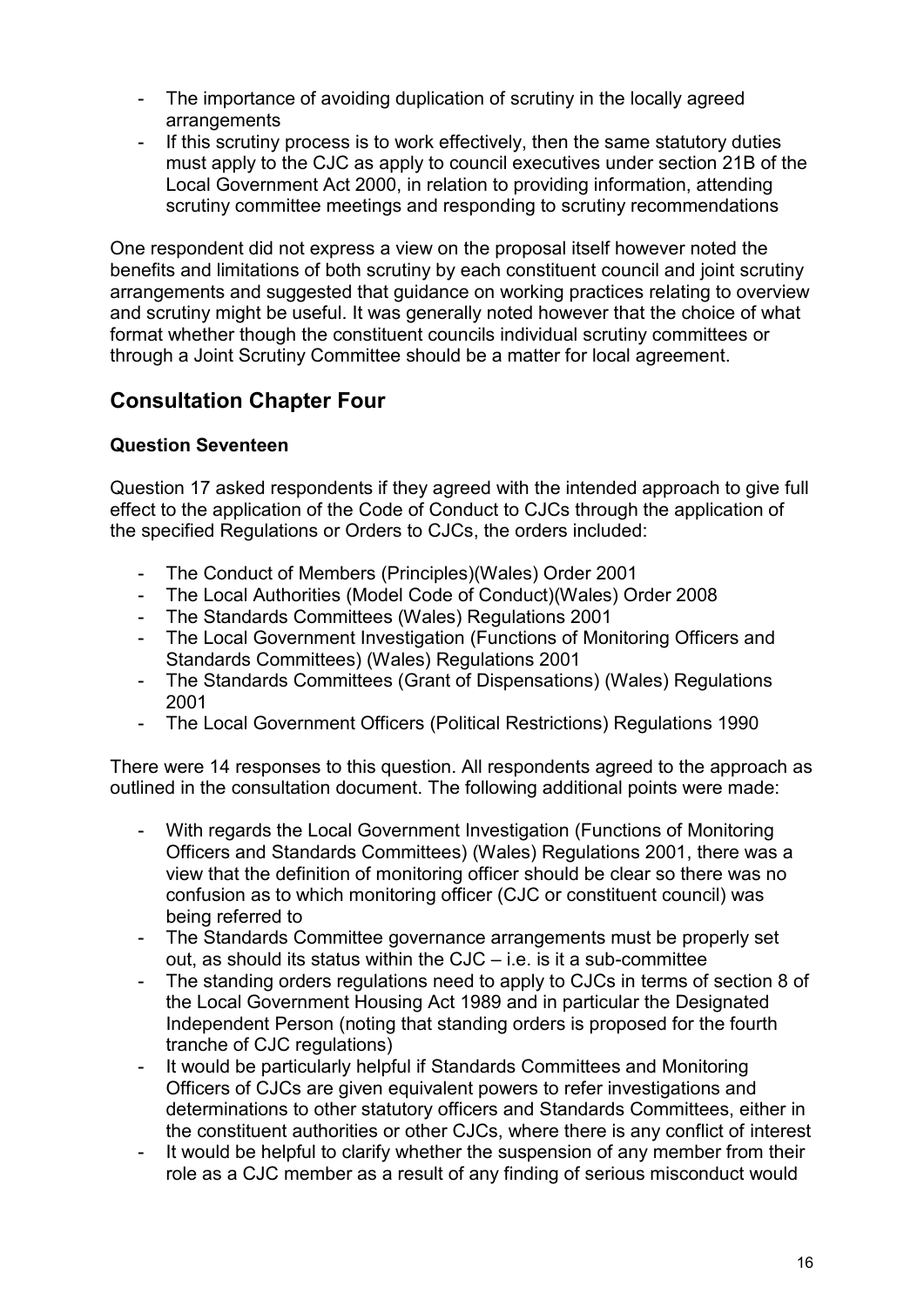have any impact on their role as an elected member within their individual authorities

- It is important that any amendments to the listed regulations / orders allow for the establishment of a similar system to those of the constituent authorities. Also where there are opportunities to share or use existing arrangements keep this option open

### **Question 18**

Question 18 sought views on the application of the Local Government Officers (Political Restrictions) Regulations 1990 to CJCs.

There were 12 responses to this question. Of those who responded, all thought that the Local Government Officers (Political Restrictions) Regulations 1990 should apply to CJCs. Respondents felt that the Regulations should apply to senior officers within the CJC in order to maintain public confidence in the political neutrality of officers and their ability to give independent, impartial advice to the CJC. One respondent felt that it would be appropriate and in keeping with the message that CJCs are to be regarded as part of the local government family, while another felt that the CJC would need to determine which posts should be politically restricted.

## <span id="page-16-0"></span>**Welsh Language**

### **Question 19**

Question 19 sought views on if the Tranche 3 Regulations might have any specific effects on the Welsh Language.

There were 13 responses to this question. Of those who responded all respondents thought that the Welsh language should not be treated differently or less favourably.

The following additional points were made:

- Respondents supported the principle of the CJCs being subject to the same Welsh language requirements and considerations as local authorities
- One respondents had strong concerns that the establishment of CJCs would have a detrimental effect on the Welsh language and the Welsh-speaking communities when moving to a regional model
- One respondent felt the effects would depend on the level of expectation placed upon the CJC as per the Compliance Notice

## **Question 20**

Question 20 asked respondents if they wished to raise any issues which have not specifically been addressed in the consultation documentation.

There were 11 responses to this question and these covered a number of different issues.

Five respondents highlighted section 19 of the Local Government Act 2000 as one which might usefully be amended to include CJCs. Section 19 of the Local Government Act 2000 allows Welsh Ministers to make regulations which enable / allow Executive Functions (of a council) to be delegated to a range of listed bodies.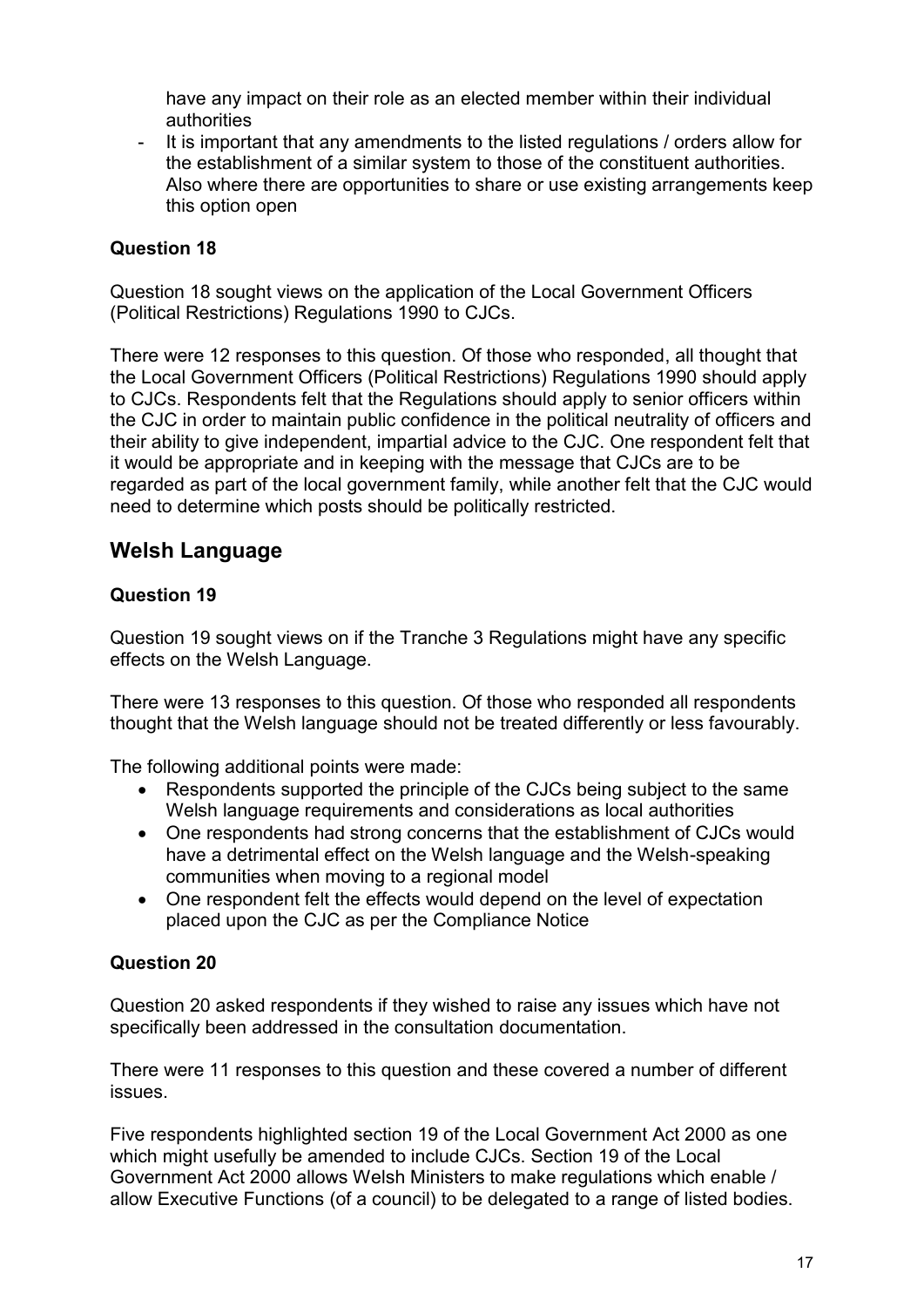Respondents felt that having the ability to delegate in this way, in particular where both bodies have broadly the same functions (e.g. functions to promote the economic well-being of their area), would support the regional working approach and facilitate better collaboration between the CJC and its constituent councils. One respondent took this further and suggested a power for a constituent council itself to delegate to a CJC might be needed.

One respondent noted that in order to lessen the disconnect between citizens and decision makers, CJCs must ensure they engage and consult appropriately with those affected by their decisions. The recommendation for CJCs to be subject to section 62 of the Local Government (Wales) Measure 2011 and Part 6 of the Local Government and Elections (Wales) Act, was therefore welcomed. The respondent felt this would help alleviate any potential disconnect with communities by requiring CJCs to take into consideration the views of those who live and work in the constituent council areas, on any matter under consideration by the CJC.

The Public Services Ombudsman for Wales noted that the draft Tranche 3 Regulations continued to place reliance on the Regulatory Impact Assessment which accompanied the Establishment Regulations. The Ombudsman re-iterated previous concerns on the increase in Code of Conduct complaints being managed by his office without consideration of the increase likely from applying the Code of Conduct framework to CJCs. The Ombudsman therefore believed that the financial implications of having additional bodies within his jurisdiction should be considered in advance of the Tranche 3 Regulations coming into force.

Two respondents raised a number of the same additional points as each other, including in particular that the draft Tranche 3 Regulations were silent on Levying powers, Tax, Sub-committees, Standards Committees, Legal and governance structure. They also thought it was unclear why the power to trade was required by the CJCs. They also took the opportunity to question the need for CJCs and the funding of the CJCs once established.

One respondent, whilst supporting the strategic regional planning approach, noted that if CJCs are to deliver on a strategic scale and be successful in transforming regions, they must have adequate capacity and funding. They felt that CJCs should not be funded at the expense of Local Authorities if they are to add real value, as this would further exacerbate the existing problem of under-resourced Local Planning Authorities (LPAs). They also felt that CJCs and Local Authorities must be given adequate time to achieve their regional goals, especially in the context of Covid-19, Brexit etc. There must be a recognition that doing things at a regional level, such as preparing a Strategic Development Plan, will take time to reach consensus etc. There is also a need to ensure that LPAs are properly resourced to accommodate the implications of SDPs, if their objectives are to be achieved. They also noted that there is already excellent cross boundary work taking place across Wales and this must be built on, learnt from and properly resourced to deliver outcomes.

One respondent raised concerns that the regulations underpinning CJCs were still being developed given that CJCs would be required to hold their first meetings as part of the budget setting process no later than the end of January 2022. The same respondent also welcomed clarification on concurrent functions and reserved matters – although for the latter they did not say if this was reserved for CJCs or the constituent councils.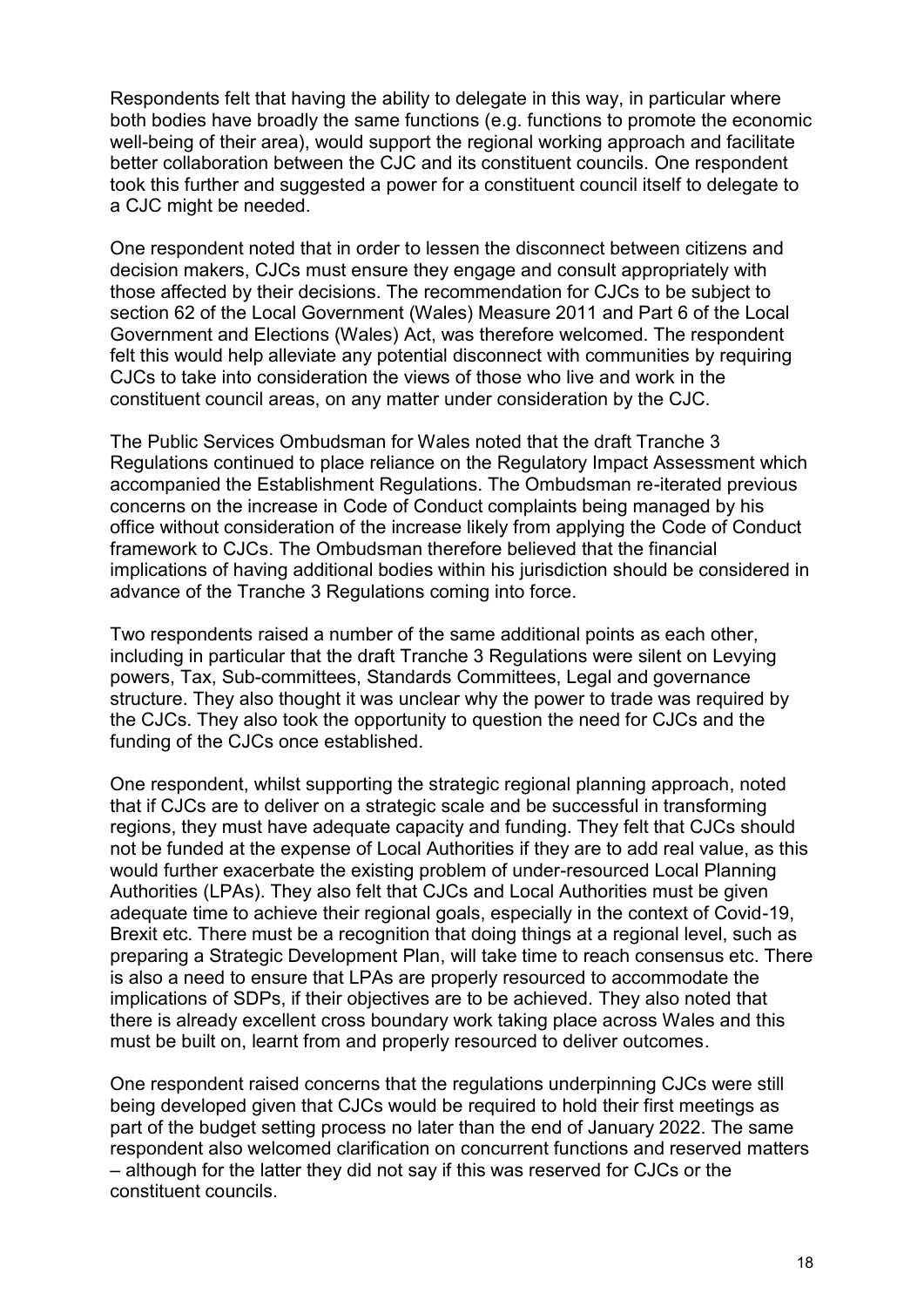Finally one respondent noted that in order to ensure consistency with local authorities when considering the application of The Local Government (Standing Orders) (Wales) Regulations 2006, regard should be given to the application of these regulations to CJCs including matters relevant to Statutory Officers. (it should be noted that provision in relation to standing orders and therefore the above mentioned regulations are proposed for consultation as part of the development of the fourth tranche of CJC regulations due later in 2022).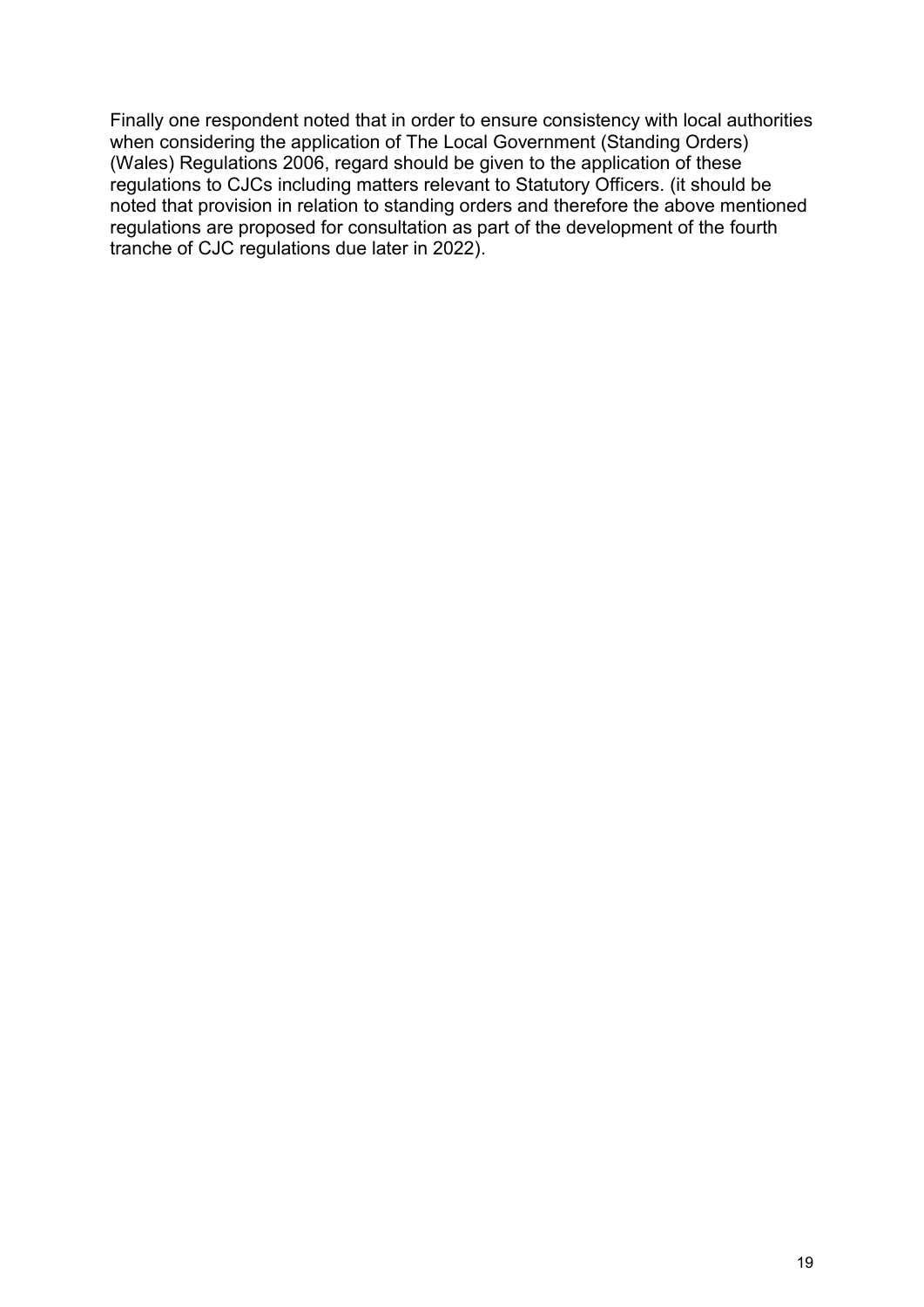# <span id="page-19-0"></span>**SECTION THREE - Welsh Government Response to the Consultation on the Draft Corporate Joint Committee (General) (Wales) Regulations 2022**.

The Welsh Government remains committed to work with local government and wider stakeholders in the development of the legislative framework which underpins CJCs and in the implementation of CJCs. In particular, the Welsh Government remains committed to support discussions on the relationship with the existing City and Growth Deal arrangements, and how we can support the transition of such arrangements in line with regional aspirations.

The consultation on the draft Tranche 3 Regulations sought comment on both the provisions within the draft itself and on a number of areas intended for inclusion in the Tranche 3 Regulations. This Welsh Government response considers both in turn.

#### **Published draft Tranche 3 Regulations**

Generally, respondents felt that the draft Tranche 3 Regulations were clear and reflected the underlying principle that CJCs should be treated as a member of the local government family. In general it was clear that the draft Tranche 3 Regulations contain the provisions thought necessary to extend the related aspects of local government legislation to CJCs, and this will be helpful to allow consistency, accountability and transparency of decision making. However a number of specific issues were raised and we have considered these further here and as part of the Welsh Government response to the responses to the consultation.

With regard to the provision in Regulation 3(3)(a) which disapplied the requirement for a CJC to ensure that copies of its Code of Conduct were available at its office, and to therefore only require electronic publication, the Public Services Ombudsman for Wales noted that this potentially disadvantaged those individuals who were unable to gain access to documentation by digital means. We do not believe that to require a CJC to ensure copies of its Code of Conduct at its office or an office of a constituent council will fully resolve this, particularly for those who may not readily have access to transport. It is proposed therefore to amend the regulations to provide for the CJC to post a copy of the Code of Conduct where requested to do so. This might be similar for example to Regulation 21(1)(b) of the Corporate Joint Committee (General) (No.2) (Wales) Regulations 2021 in relation to the publication of background papers for CJC meetings.

With reference to the proposed amendments in Regulation 3 to sections 71, 72, 78 and 79 of the Local Government Act 2000 requiring the Ombudsman to send reports regarding allegations of breaches of codes of conduct to the relevant constituent council or NPA's monitoring officer, as well as the CJC monitoring office, it wasn't clear whether, where a CJC member is under investigation for alleged breach of a constituent council's Code of Conduct, the relevant CJC monitoring officer should also be similarly notified. The Tranche 3 Regulations provide for matters in relation to the Code of Conduct of CJCs and their members only and therefore do not amend the legislation relevant to the Code of Conduct of principal councils. We can confirm therefore that the regulations do *not* provide that where a CJC member is under investigation for alleged breach of a constituent council's Code of Conduct (as a member of that council), the relevant CJC monitoring officer must be notified.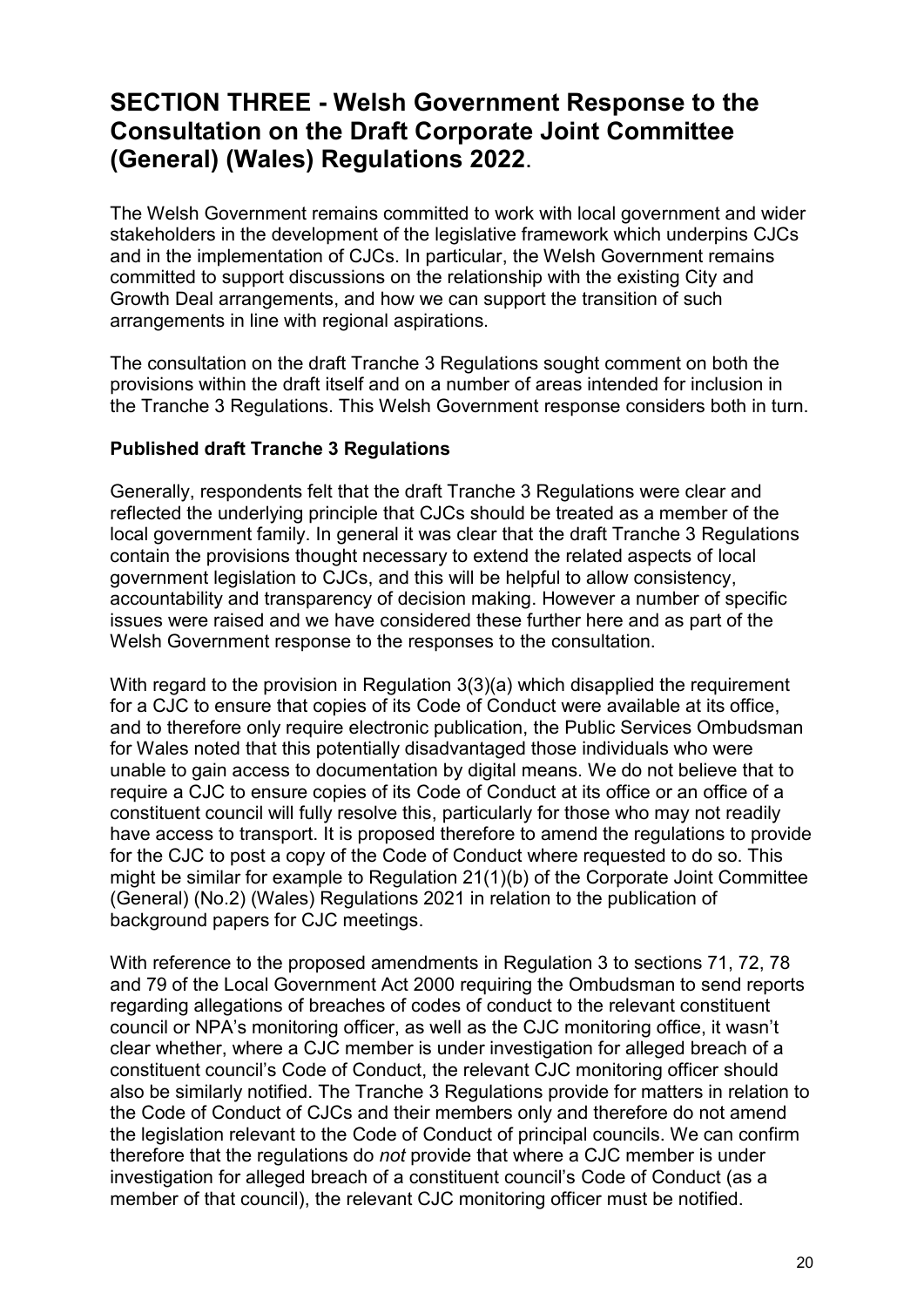In relation to Regulation 3(5) of the Tranche 3 Regulations, inserting new section 52ZA into the Local Government Act 2000, it was noted that the new provision did not require members or co-opted members to sign that they will comply with the code. Some felt that this written undertaking was a key part of the application of the code, although it should also be noted that the Public Services Ombudsman for Wales felt that removing the requirement to provide a written undertaking was a positive move. Both council and National Park Authority members are subject to the same ethical framework as CJCs within their own constituent authorities. It was felt therefore unnecessary for them to give an additional written undertaking to adhere to the code. For co-opted members, the effect of Regulation 3(5) is that they will be required to comply with the code if they accept the role. Regulation 9 of the CJC Establishment Regulations provides for terms of co-option which must be agreed by co-opted members. It will be possible therefore for the Code of Conduct to be explicitly referenced in those terms of co-option should a CJC wish to do so and so a written agreement to abide by the Code of Conduct could be included as part of the agreement to the terms of co-option (although it is not required in the legislation). Overall it was felt that the approach adopted in the Tranche 3 Regulations would ensure that all members would be subject to the code from the point at which they took up their role.

With regards the provisions for CJCs to trade for commercial purposes in Part 4 of the Regulations, a number of respondents questioned the need for such matters with reference to the General Power of Competence. It is worth noting in this regard that a CJC will not have the General Power of Competence (GPOC) as provided for under the Local Government and Elections (Wales) Act 2021 and therefore provision in relation to trading cannot be included in the GPOC (Commercial Purpose) (Wales) Regulations 2021. CJCs have been established to exercise specific functions, the Local Government and Elections (Wales) Act 2021 provides a clear framework for how functions should be provided to CJCs. The GPOC is a broad power which could potentially allow the CJC to exercise functions which had not been provided to it in accordance with the legislative framework. However CJCs will be able to use the broad economic well-being function to do things to improve the economic well-being of their area.

A number of respondents in considering the provisions for CJCs to trade for commercial purposes in Part 4 of the Regulations highlighted the Local Authority (Goods and Services) Act 1990 as potentially helpful / necessary for the operation of CJCs. This has already been provided for, in Paragraph 1 of Schedule 3 to the Corporate Joint Committee (General) (Wales) Regulations 2021, which amends the Local Authorities (Goods and Services) Act 1970 so as to include CJCs in the definition of local authority for the purpose of the Act. These provisions came into force on the 1 April 2021.

The Public Services Ombudsman for Wales noted in his response that the draft Tranche 3 Regulations continued to place reliance on the Regulatory Impact Assessment which accompanied the Establishment Regulations. The Ombudsman re-iterated previous concerns about the increase in Code of Conduct complaints being managed by his office, without consideration of the increase likely from applying the Code of Conduct framework to CJCs. The Ombudsman therefore believed that the financial implications of having additional bodies within his jurisdiction should be considered in advance of the Tranche 3 Regulations coming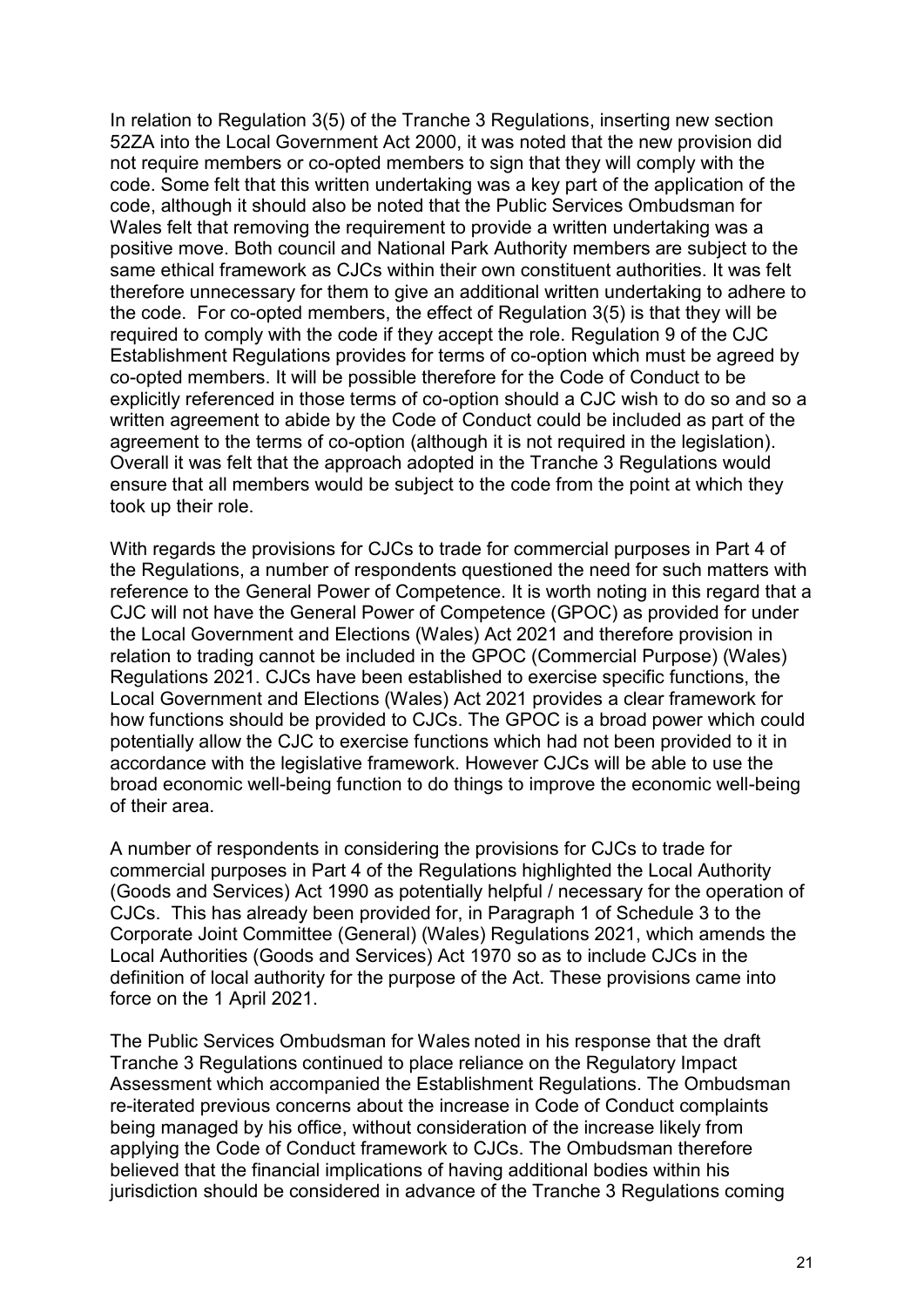into force. We will take into consideration the Public Services Ombudsman for Wales's view as we finalise the Regulations and associated explanatory memorandum.

#### **Proposals for provisions for inclusion in the Tranche 3 Regulations**

The Consultation document which accompanied the consultation on the Tranche 3 Regulations set out and sought feedback on a number of provisions for inclusion in the final Tranche 3 Regulations. This included providing for overview and scrutiny, joint Standards Committees, benefits and safeguards of members, protection for staff and members from personal liability, qualification and disqualification from membership of CJCs, and provision in relation to contracts and contracting out.

In general, respondents were in favour of the intended approach for each as outlined in the consultation document and were in favour of including those provisions highlighted as potentially useful to CJCs. It is therefore proposed to include these provisions in the Tranche 3 Regulations in line with the approach outlined in the consultation document.

It is worth noting with regards to overview and scrutiny that a number of respondents commented that if the proposed scrutiny process was to work effectively, then the same statutory duties must apply to the CJC as apply to council executives under section 21B of the Local Government Act 2000, in relation to providing information, attending scrutiny committee meetings and responding to scrutiny recommendations. As is outlined in the consultation document, as part of the locally agreed arrangements, the intention is that CJCs will have a duty to provide information to scrutiny committees; attend committee meetings if requested to do so; and consider or respond to any report or recommendations made by a committee within the agreed arrangements and which relate to the CJC.

With regard to providing for joint Standards Committees, it is worth noting that the view of respondents was split in terms of providing for them or not. However, it was clear that local flexibility and choice was key, and this has been the approach to the development of the regulations throughout. It is therefore intended to seek to provide a power for CJCs to establish joint Standards Committees if they wish to enable local flexibility and choice, and it will then be for CJCs to decide if they wish to have a standalone Standards Committee or a joint Standards Committee. To enhance local flexibility further we will also explore if it is possible for a CJC to use the Standards Committee of one of its constituent councils, in line with the preference of a number of respondents.

#### **As part of the consultation on the draft Tranche 3 Regulations, respondents also took the opportunity to raise a number of more general issues in relation to CJCs.**

#### *Funding of CJCs*

A small number of more general concerns on the funding / financing of CJCs were raised, recognising that the resource requirements, and impact on constituent councils' capacity, for the establishment and servicing of CJCs is yet to be fully identified. The need to consider the ongoing resource requirements in the administration and delivery of CJC functions was also raised.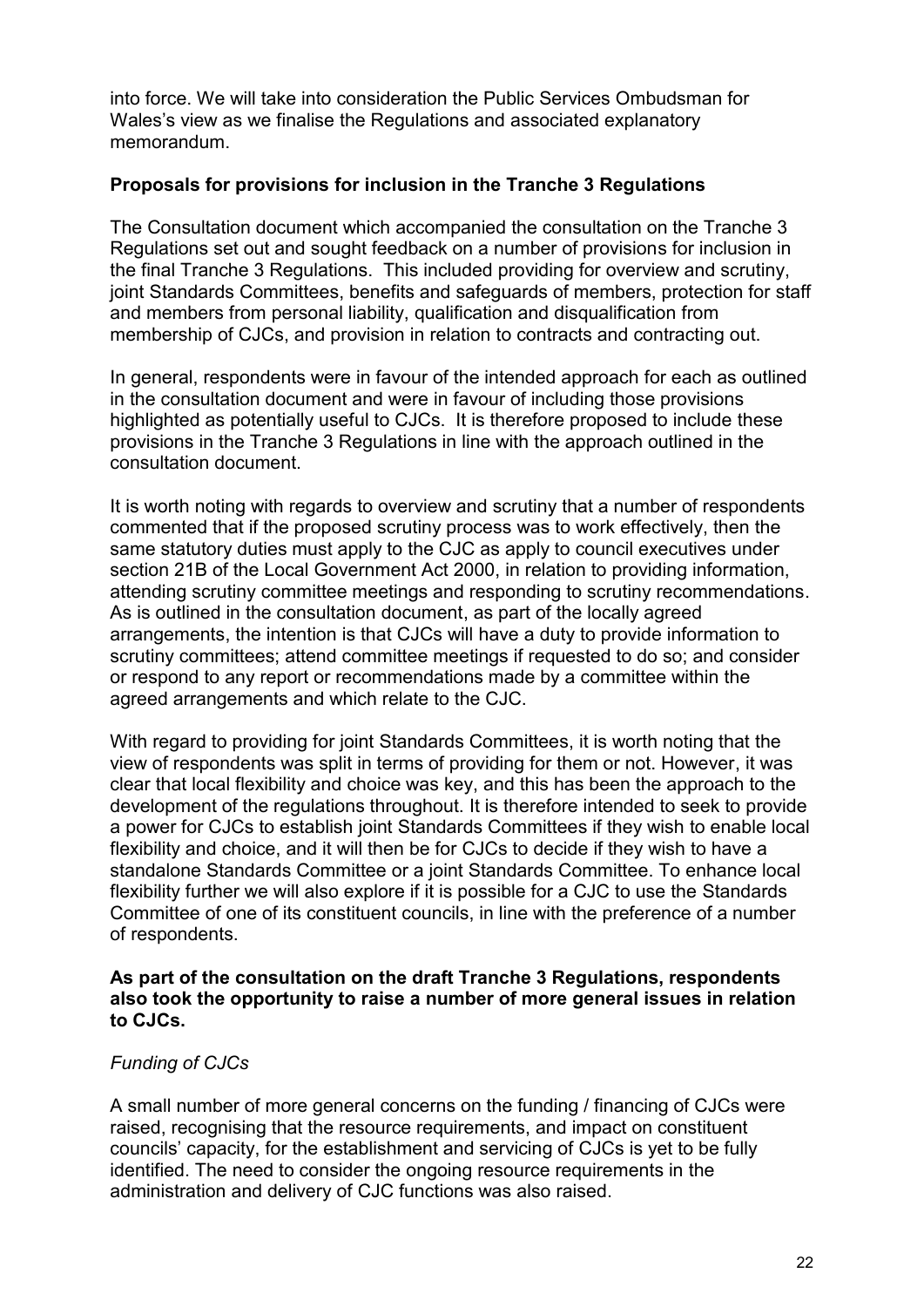The Welsh Government has provided £1m for 2021/22 to support the establishment of the CJCs. All four CJCs, as established in April 2021, has access to a grant of up to £250k to support the administrative costs of establishing their CJCs.

The overall and ongoing costs of administering the CJCs will largely be dependent on the decisions made by each CJC on how it chooses to deliver its functions. However decisions on the overall quantum within the Revenue Support Grant for 2022/23 took into account the overall pressures identified by local government plus a number of specific needs including support for elections developments and ongoing support for CJCs.

#### *Discharge of functions*

A number of respondents highlighted section 19 of the Local Government Act 2000 as one which might usefully be amended to include CJCs. As is noted in the analysis of the responses above, section 19 of the Local Government Act 2000 allows Welsh Ministers to make regulations which enable / allow Executive Functions (of a council) to be delegated to a range of listed bodies. Respondents felt that having the ability to delegate in this way, in particular where both bodies have broadly the same functions (functions to promote the economic well-being of their area), would support the regional working approach and facilitate better collaboration between the CJC and its constituent councils.

The discharge of functions was the subject of consultation on (and subsequently included in) the Corporate Joint Committee (General) (No.2) (Wales) Regulations 2021. It was noted then, and referenced above, that a CJC can only exercise the functions it has been given (in Regulations). A local authority cannot delegate functions to a CJC where the CJC does not already have the powers to deliver those functions. The Local Government and Elections (Wales) Act 2021 provides the framework for functions to be added to a CJC, this provides the appropriate safeguards and assurance for local government, the Welsh Government and the general public on how public services are delivered, and by who.

However, where a CJC has similar functions to its constituent councils which it can exercise concurrently with its constituent councils, for example around promoting economic wellbeing, the Welsh Government can see where a power for a constituent council to ask a CJC to undertake activity on its behalf would be beneficial. The Welsh Government will therefore explore the suggestion by respondents to amend s19 of the Local Government Act 2000.

It should be noted that this is a complex area and it is important that any provision is in line with the agreed legislative framework within the Local Government and Elections (Wales) Act 2021 for establishing CJCs, and for the exercise of functions by CJCs. As such, it would be more appropriate to include such provision in the fourth tranche of CJC regulations which will be consulted on in the Spring of 2022. It should also be noted that such a provision will only be able to apply where a CJC has the same or similar powers as its constituent councils, delegation is not required where functions have been transferred to a CJC.

#### *Operational matters*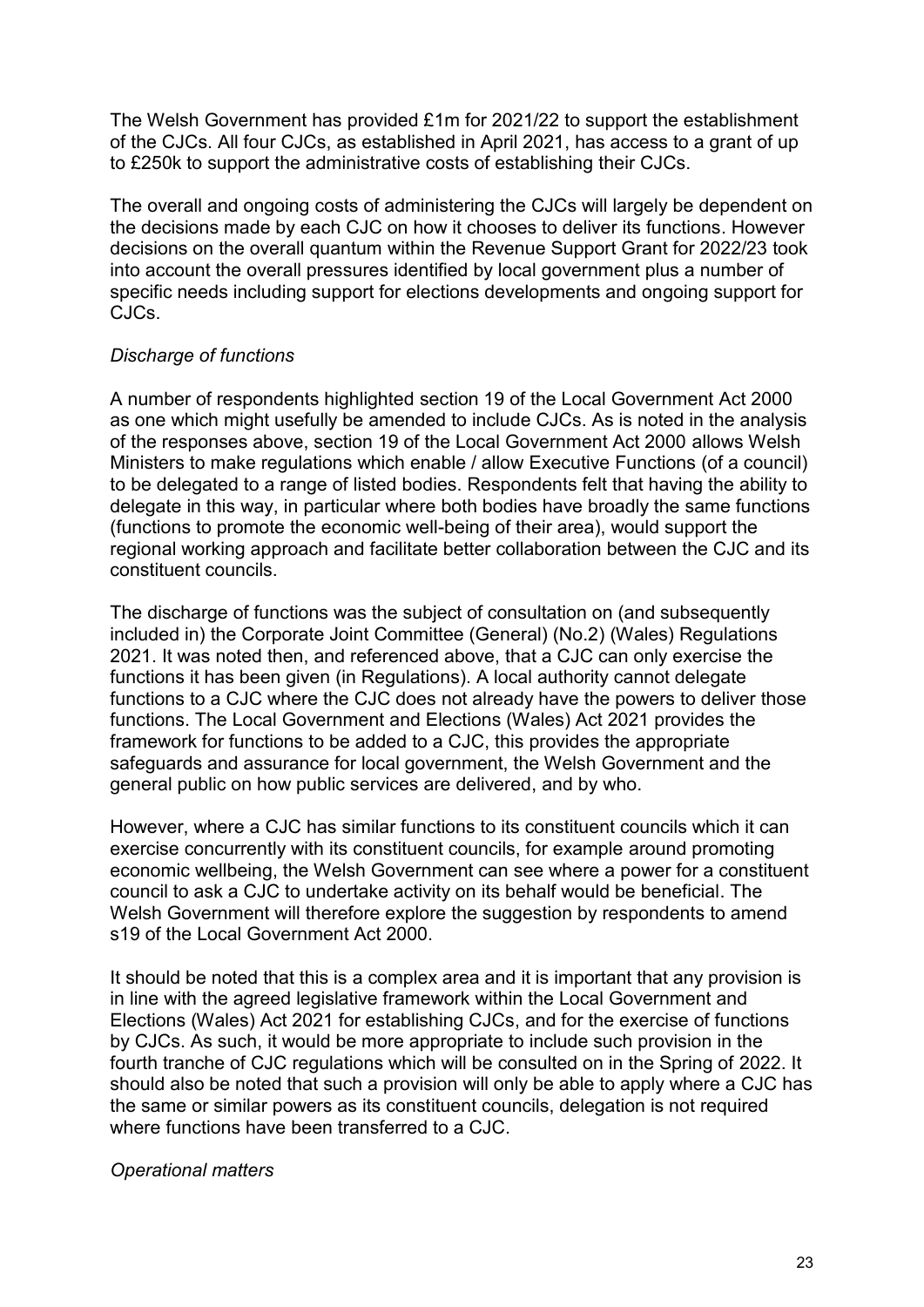Some concerns were raised during the consultation regarding the phased approach taken to the application of local government legislation to CJCs, and the overlap with the actual implementation of CJCs within each region. It is important to note that this phased approach has been agreed with local government, and helps to ensure that CJCs are subject to the same legislative framework that local government is already familiar with in a way that has given due consideration to how it is applied. In line with previous commitments, the Welsh Government will work with local government and CJCs to map out / describe the full legislative framework for CJCs once work applying the legislative framework has been completed. It will be important that CJCs understand, and are aware of, all of the legislation in place in relation to CJCs.

#### *Welsh Language*

With regards to the impact of the draft Tranche 3 Regulations on the Welsh Language, the Welsh Government welcomes the general view of respondents that the Tranche 3 Regulations would have no significant impact on the Welsh Language. Amending Regulations to the Welsh Language Standards No.1 Regulations came into force on 3 December 2021 which will add CJCs to the Welsh Language Standards No.1 Regulations.